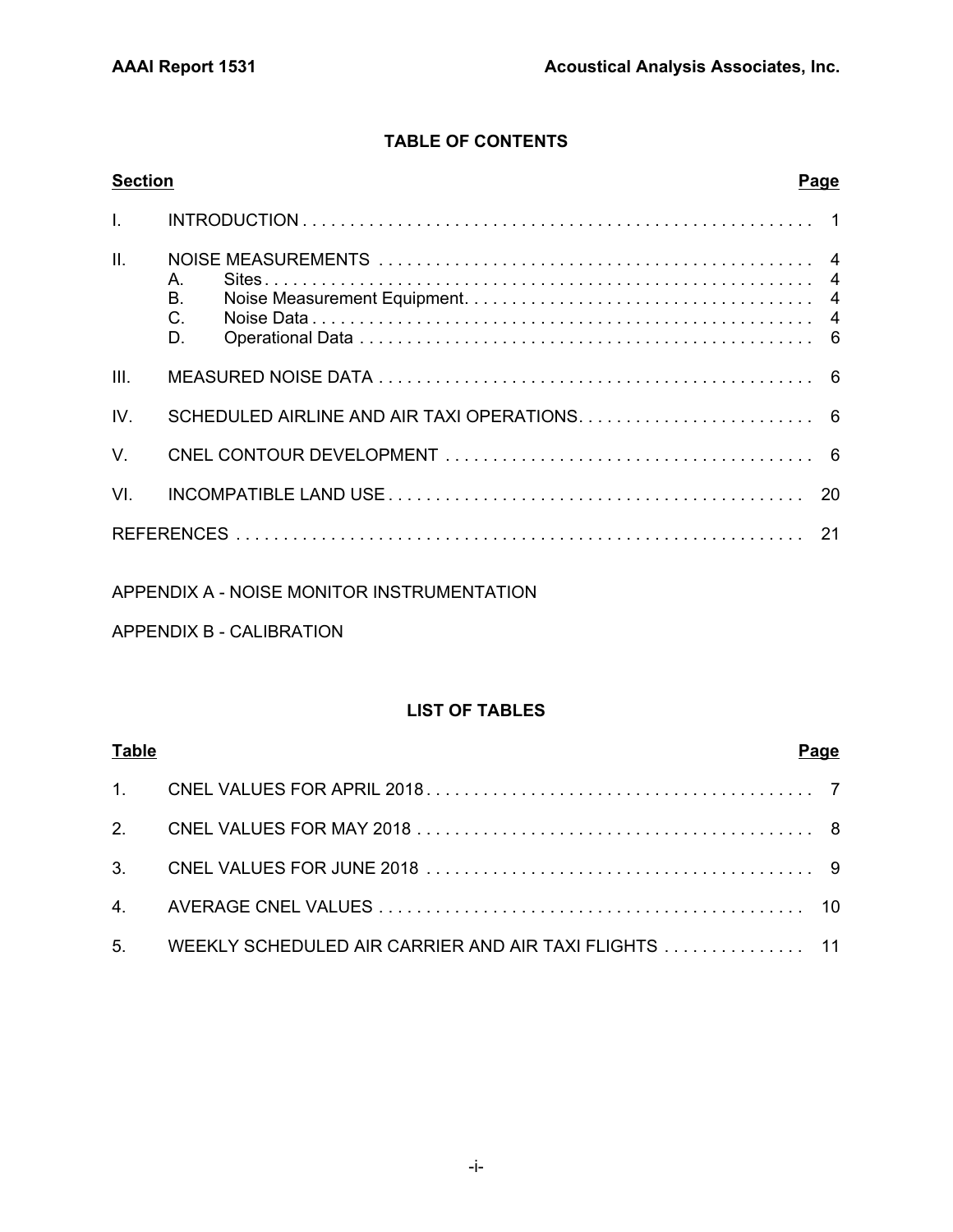## **LIST OF FIGURES**

| <b>Figure</b>  |                                                           |  |
|----------------|-----------------------------------------------------------|--|
|                | 1. CNEL 70 CONTOUR FOR HOLLYWOOD BURBANK AIRPORT - SECOND |  |
| 2 <sub>1</sub> | CNEL 65 CONTOUR FOR HOLLYWOOD BURBANK AIRPORT - SECOND    |  |
|                |                                                           |  |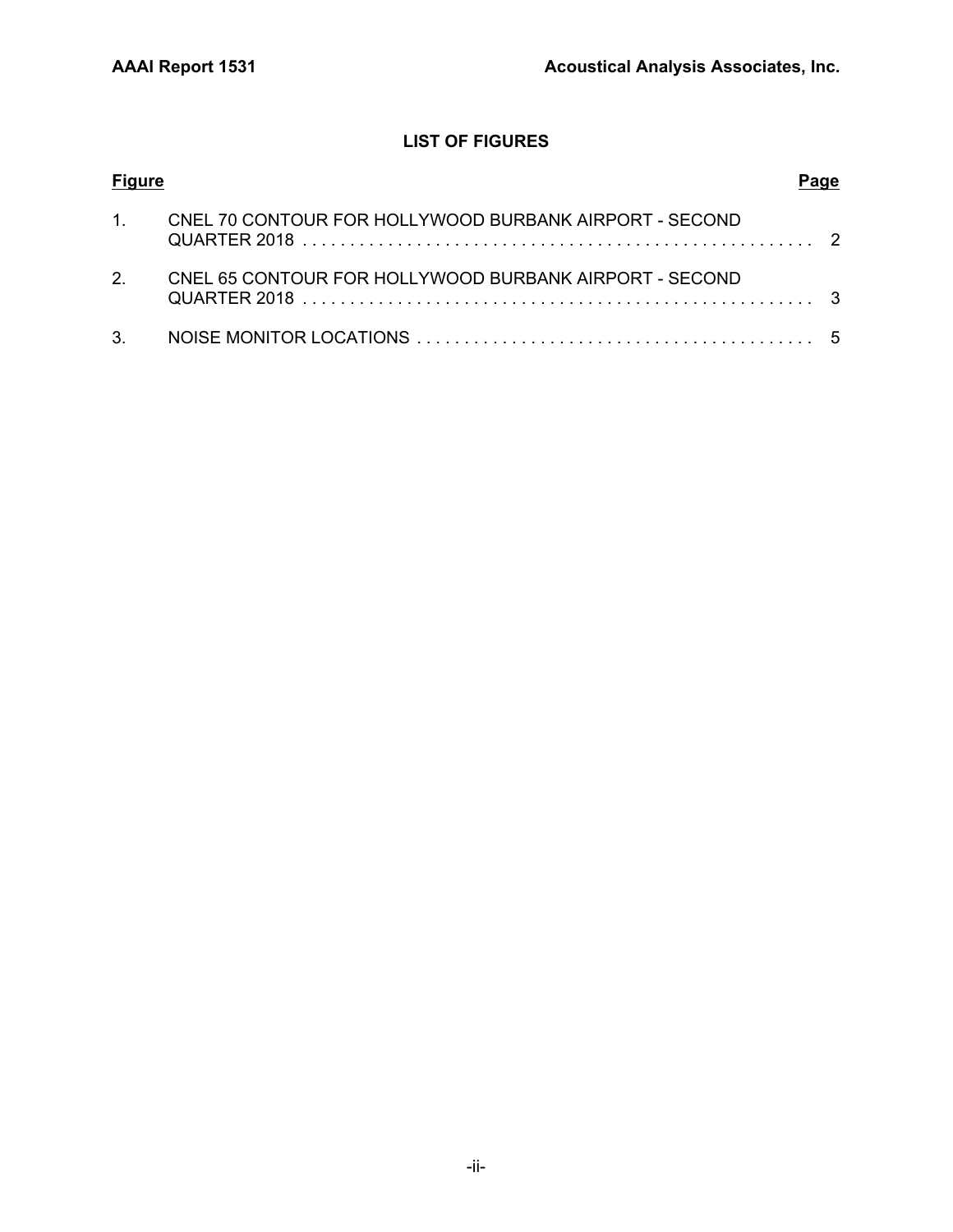## **QUARTERLY NOISE MONITORING AT HOLLYWOOD BURBANK AIRPORT SECOND QUARTER 2018**

## **I. INTRODUCTION**

In compliance with the California Noise Standards (Reference 1) and the current variance from certain provisions of the Standards (Reference 2), the operator of the Hollywood Burbank Airport is required to perform noise monitoring in the vicinity of the airport for the purpose of establishing a noise impact boundary. The Noise Standards currently specify a community noise equivalent level (CNEL) of 65 dB for the noise impact boundary<sup>1</sup>. The airport is required to provide, each quarter, an updated annual noise impact contour based on measurement data over the four preceding quarters.

A permanent noise monitoring system became operational in April 1980 and, with brief interruption for system expansion, maintenance, and program changes, has been operational since that time. Of the original nine noise monitor sites, eight have remained unchanged since 1980. The monitor at site 8 was removed in 1997 and replaced by a monitor at site 18. Two sites were added east of the airport in late 1980. Four sites were added south of the airport in January 1986 in response to the requirement to determine the 65 dB contour. Three more locations were added in February 1997. Two of these, identified as 16 and 17, are south of the airport, and one, 18, is to the west. These locations were added to permit monitoring closer to the 65 dB contour. The noise monitoring computer at the airport was replaced in August 1995.

The Hollywood Burbank Airport Noise Monitoring System was modernized and augmented in late December 2012 by replacing the noise and flight track matching software, the noise monitoring hardware, and by adding sites 19, 20, 21, and 22 to allow closer monitoring to the current 65 dB CNEL contour. The old site 17 was removed as redundant with site 15, so the updated noise monitoring system contains 20 permanent microphone locations.

This report describes the data acquired by the monitoring system during the second quarter of 2018. Noise impact boundaries for 65 dB and 70 dB are shown based on these measurements and measurements obtained during the third and fourth quarter 2017 and first quarter 2018

 <sup>1</sup> Prior to January 1, 1986, a CNEL of 70 dB defined the noise impact boundary.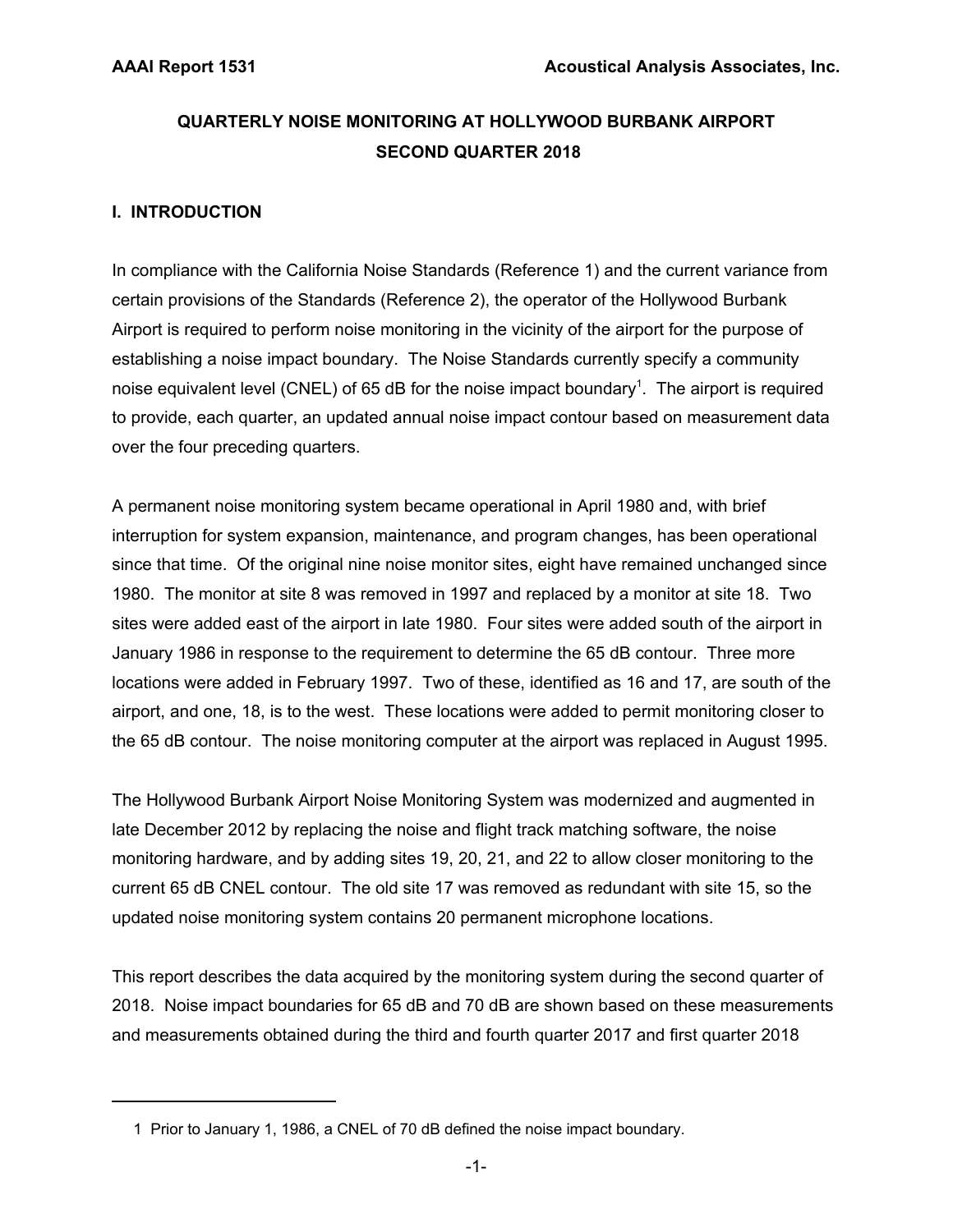reported in References 3, 4 and 5. Figure 1 shows the 70 dB contour and Figure 2 shows the 65 dB contour, based on the measured noise data.

## **II. NOISE MEASUREMENTS**

## **A. Sites**

Aircraft noise levels were monitored at 15 locations prior to February, 1997. Two sites were added in February 1997, and equipment at one site west of the airport was moved to a new location. In July 2003, the monitor station at site 9 was moved 105 feet further west to accommodate new construction at the Fire Station. In December 2012, four new monitor sites were added and one existing site removed as redundant, leaving a total of twenty noise monitoring locations. The noise monitor sites are shown in Figure 3.

## **B. Noise Measurement Equipment**

Each of the microphone locations uses an identical set of equipment connected to a central control unit. The noise level at each site is stored locally and transmitted by broad band connection to the central site once per 24-hour period. The automated noise and flight track monitoring software processes the data to produce (among other measures) the CNEL at each site. Appendix A provides a brief description of the system.

## **C. Noise Data**

During this quarter, there were occasional power interruptions and monitor equipment failures, causing some loss of data. Tables 1, 2, and 3 show the aircraft CNEL measured at each monitoring site for each day of the quarter. The dashed lines indicate days for which a monitor was operating for less than 94% of the time. The data for these days was excluded from the averages.

-4-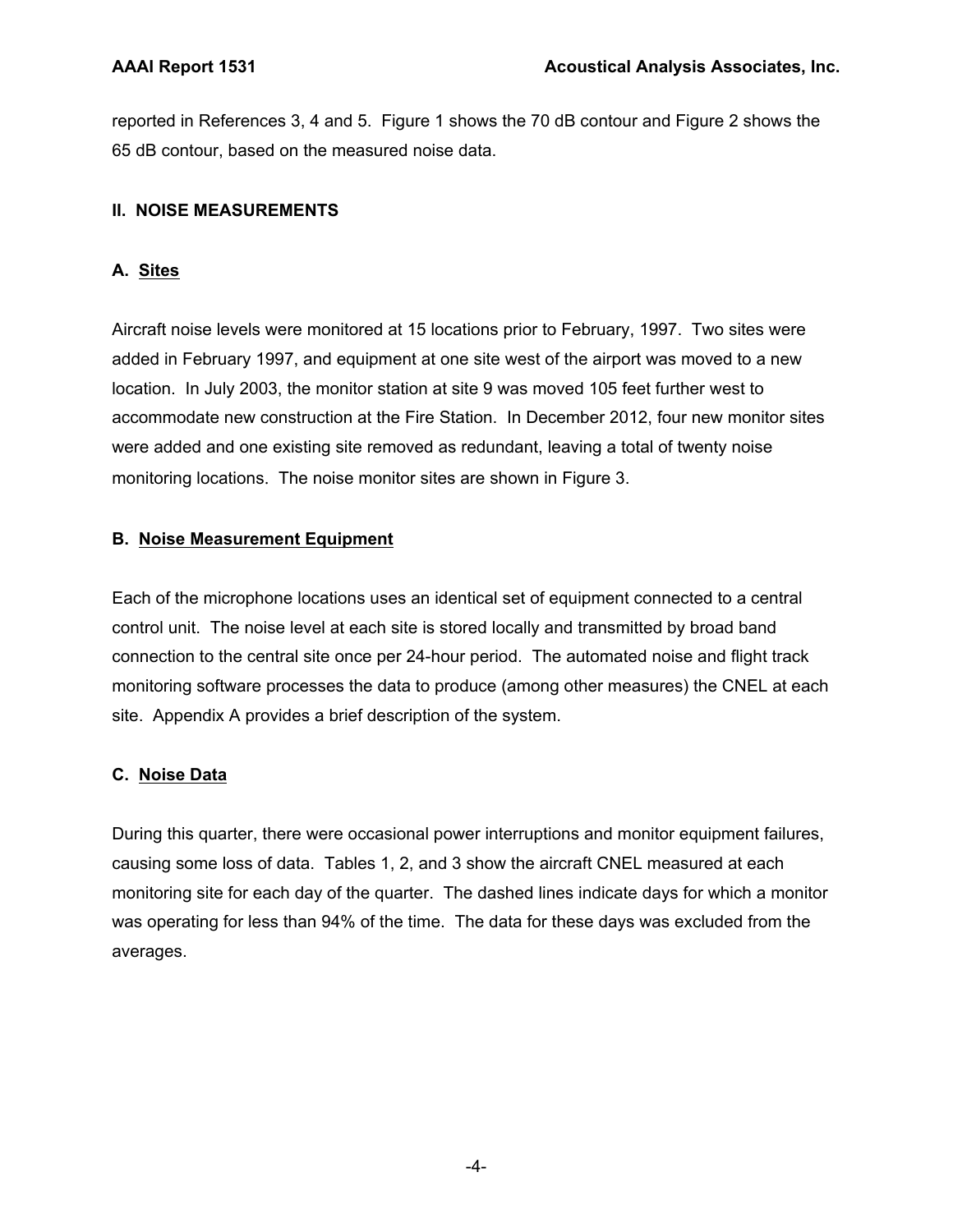## **D. Operational Data**

Departure and arrival schedules are provided by the airlines. In addition, operations of air carrier, general aviation and rotary-wing aircraft are determined from the airport's computerized flight tracking system.

## **III. MEASURED NOISE DATA**

Daily CNEL values for the noise monitoring system are listed in Tables 1, 2, and 3. Table 4 lists the average values for each quarter together with the annual average.

## **IV. SCHEDULED AIRLINE AND AIR TAXI OPERATIONS**

The scheduled air carrier and commuter operations for the quarter are shown in Table 5.

## **V. CNEL CONTOUR DEVELOPMENT**

The contours shown in Figures 1 and 2 are based upon computer-generated "master" contours which are adjusted to reflect the monitoring data. Beginning with the second quarter 2009, noise contours are developed using the master contours produced by Version 7.0 of the Integrated Noise Model (INM), a sophisticated aircraft noise modeling program developed for the Federal Aviation Administration. Inputs to the program consist of aircraft types and performance data, flight paths, numbers of operations, and day/evening/night distribution of flights. The program calculates CNEL values at equally spaced grid points and produces CNEL contour lines at 1 dB intervals. The annual average CNEL values at each site were marked at the appropriate locations on the contour map and the locations of the 65 and 70 dB CNEL contours were determined in the vicinity of each measuring point. These points were then joined following the general shape of the computed contours.

The master contours used in developing the contours for this quarter are based on operations for the 12-month period from January 1, 2014 through December 31, 2014. These replaced the previous master set of CNEL Contours which were based on operations for the 12-month period from July 2008 through June 2009.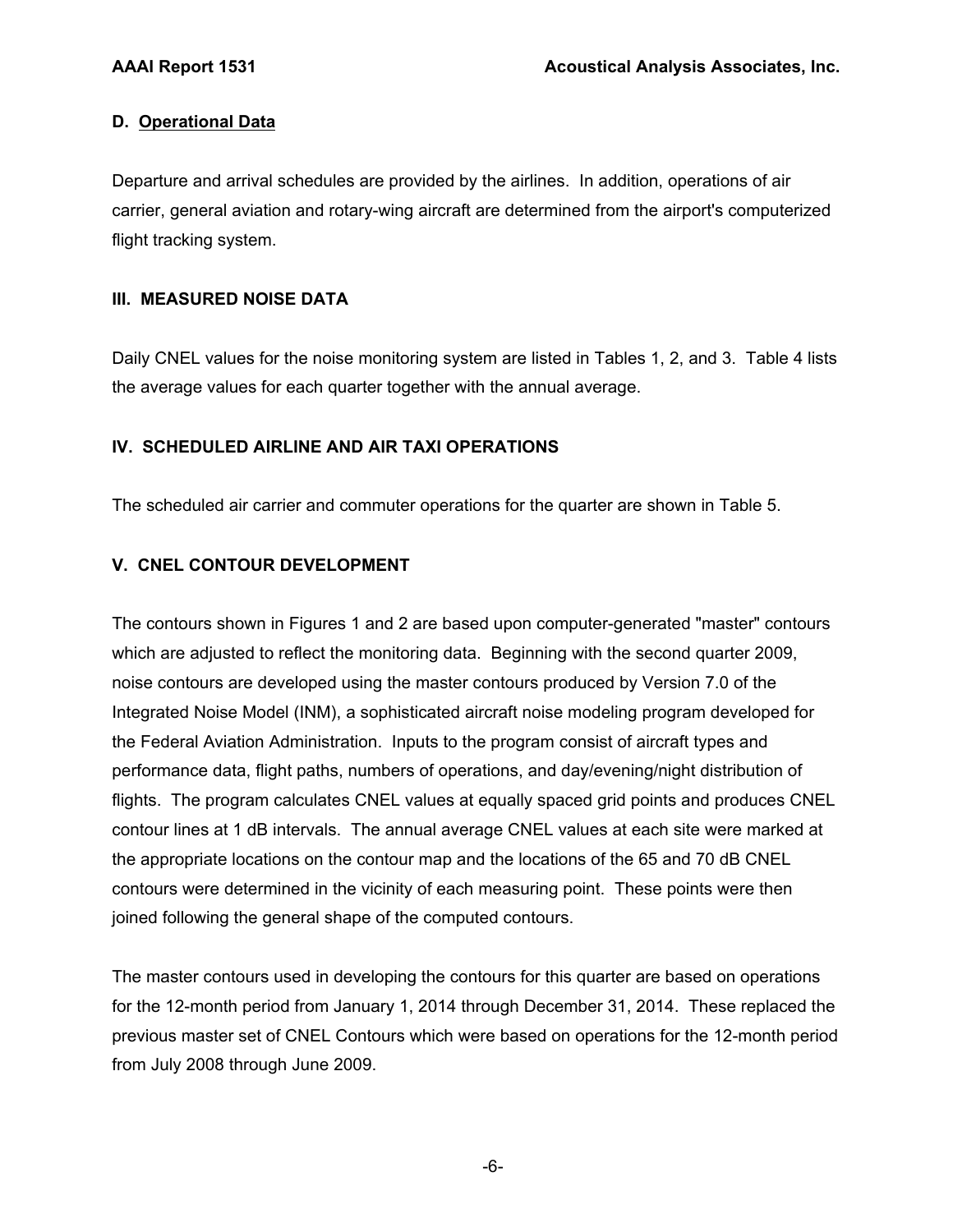#### TABLE 1. CNEL VALUES FOR APRIL 2018

#### RMS NUMBER

| Date                                                                                                         | 2 | 3 | 4 | 5 | 6 | $\overline{7}$ | 9 | 10 | 11 | 12 | 13 14 | 15 | 16 | 18 | 19 | 20 | 21 | 22 |
|--------------------------------------------------------------------------------------------------------------|---|---|---|---|---|----------------|---|----|----|----|-------|----|----|----|----|----|----|----|
|                                                                                                              |   |   |   |   |   |                |   |    |    |    |       |    |    |    |    |    |    |    |
| 04/01/18 62.2 60.2 62.0 55.7 55.0 52.4 53.6 61.9 52.6 53.1 53.1 57.6 58.3 60.8 62.8 61.2 63.5 66.3 68.1 57.7 |   |   |   |   |   |                |   |    |    |    |       |    |    |    |    |    |    |    |
| 04/02/18 62.7 61.1 62.1 54.6 57.2 52.2 52.9 61.9 55.2 46.9 53.5 59.2 59.6 61.5 62.9 61.3 64.1 66.8 68.3 58.7 |   |   |   |   |   |                |   |    |    |    |       |    |    |    |    |    |    |    |
| 04/03/18 62.1 60.2 61.4 56.0 57.0 54.3 54.7 63.6 51.9 53.8 54.2 59.3 58.1 60.9 62.0 63.0 63.5 65.6 67.4 62.1 |   |   |   |   |   |                |   |    |    |    |       |    |    |    |    |    |    |    |
| 04/04/18 61.9 59.6 60.5 57.0 54.3 49.5 52.2 63.7 47.7 50.6 53.5 58.3 57.4 60.5 61.5 63.5 63.2 65.0 67.0 57.7 |   |   |   |   |   |                |   |    |    |    |       |    |    |    |    |    |    |    |
| 04/05/18 63.3 61.2 62.7 58.9 55.1 52.5 52.7 63.6 53.3 52.7 54.6 59.4 59.2 61.9 63.4 62.5 64.8 66.9 68.7 58.5 |   |   |   |   |   |                |   |    |    |    |       |    |    |    |    |    |    |    |
| 04/06/18 62.4 60.4 61.8 59.0 56.9 53.3 58.8 --- 47.5 46.8 53.8 59.1 58.4 61.0 62.7 63.0 63.6 66.2 68.1 64.2  |   |   |   |   |   |                |   |    |    |    |       |    |    |    |    |    |    |    |
| 04/07/18 60.4 58.5 59.6 56.2 53.5 55.7 54.6 60.8 51.1 48.5 51.8 56.1 55.9 59.5 59.8 60.1 62.4 64.1 66.4 61.3 |   |   |   |   |   |                |   |    |    |    |       |    |    |    |    |    |    |    |
| 04/08/18 62.1 60.7 62.3 56.1 55.0 48.9 53.5 61.6 53.3 49.5 55.0 57.3 58.6 60.6 63.2 60.7 63.6 66.3 68.1 57.6 |   |   |   |   |   |                |   |    |    |    |       |    |    |    |    |    |    |    |
| 04/09/18 61.1 59.3 60.4 57.1 57.2 52.0 52.7 61.4 54.9 55.5 53.5 55.3 57.2 57.9 61.8 60.9 61.4 65.2 66.7 55.9 |   |   |   |   |   |                |   |    |    |    |       |    |    |    |    |    |    |    |
| 04/10/18 61.5 59.0 59.8 55.4 55.8 52.2 51.3 61.9 52.0 54.2 54.2 57.8 56.5 59.2 60.7 61.4 62.4 64.8 66.8 59.5 |   |   |   |   |   |                |   |    |    |    |       |    |    |    |    |    |    |    |
| 04/11/18 62.6 60.0 61.5 58.2 57.0 53.1 56.0 63.1 53.7 51.9 55.7 59.1 57.9 61.4 61.9 63.0 64.2 65.6 67.5 60.1 |   |   |   |   |   |                |   |    |    |    |       |    |    |    |    |    |    |    |
| 04/12/18 62.0 59.1 60.3 63.6 65.0 64.9 61.0 58.2 56.8 56.4 57.6 55.5 58.4 56.1 66.0 57.2 59.9 65.9 66.0 66.7 |   |   |   |   |   |                |   |    |    |    |       |    |    |    |    |    |    |    |
| 04/13/18 62.2 59.1 61.4 58.2 60.0 60.3 57.1 60.2 51.7 53.1 53.8 55.6 58.3 58.1 65.1 59.8 61.5 66.9 68.2 63.3 |   |   |   |   |   |                |   |    |    |    |       |    |    |    |    |    |    |    |
| 04/14/18 59.2 54.5 58.0 52.2 56.1 57.1 53.8 58.4 50.8 56.7 53.2 53.1 54.9 55.7 59.5 57.2 57.4 62.7 64.5 60.8 |   |   |   |   |   |                |   |    |    |    |       |    |    |    |    |    |    |    |
| 04/15/18 62.3 60.0 61.2 57.8 55.3 48.8 52.8 61.3 50.1 48.7 54.5 58.3 57.7 60.3 62.1 61.3 63.5 65.7 67.8 57.3 |   |   |   |   |   |                |   |    |    |    |       |    |    |    |    |    |    |    |
| 04/16/18 62.2 61.3 62.2 59.5 62.0 61.7 59.4 61.7 53.5 55.1 53.8 56.7 59.6 59.3 64.8 61.8 62.5 66.7 68.0 64.8 |   |   |   |   |   |                |   |    |    |    |       |    |    |    |    |    |    |    |
| 04/17/18 61.8 59.2 60.4 60.1 61.5 61.3 60.1 62.4 52.6 53.8 54.1 58.2 56.9 59.3 61.5 62.1 62.5 64.6 66.4 64.9 |   |   |   |   |   |                |   |    |    |    |       |    |    |    |    |    |    |    |
| 04/18/18 61.6 59.8 60.6 56.8 56.4 54.1 57.5 62.5 52.7 52.0 53.5 58.1 57.6 59.7 61.3 62.5 62.6 64.9 66.4 63.8 |   |   |   |   |   |                |   |    |    |    |       |    |    |    |    |    |    |    |
| 04/19/18 63.1 61.5 62.8 56.4 57.2 49.2 52.6 63.4 51.2 49.6 54.0 59.1 59.3 61.7 63.4 63.1 64.6 66.7 68.4 58.3 |   |   |   |   |   |                |   |    |    |    |       |    |    |    |    |    |    |    |
| 04/20/18 62.6 58.2 61.3 58.2 56.4 59.0 58.1 63.0 50.9 50.6 53.5 58.7 58.2 61.0 62.3 63.1 63.7 65.7 67.5 64.5 |   |   |   |   |   |                |   |    |    |    |       |    |    |    |    |    |    |    |
| 04/21/18 57.9 54.9 57.0 45.2 51.3 50.0 53.2 59.6 49.4 49.6 48.1 54.3 53.9 56.3 58.7 59.5 58.0 61.6 63.6 58.1 |   |   |   |   |   |                |   |    |    |    |       |    |    |    |    |    |    |    |
| 04/22/18 60.6 58.4 59.7 55.3 54.4 52.6 58.0 61.7 53.5 50.2 53.6 56.8 55.9 59.4 60.3 61.5 62.6 64.3 66.4 62.5 |   |   |   |   |   |                |   |    |    |    |       |    |    |    |    |    |    |    |
| 04/23/18 61.6 59.5 60.2 55.8 55.1 53.8 53.6 61.9 49.7 50.5 53.3 57.4 57.3 60.4 61.8 61.3 63.4 65.4 67.1 61.2 |   |   |   |   |   |                |   |    |    |    |       |    |    |    |    |    |    |    |
| 04/24/18 62.7 59.8 61.5 59.7 55.8 53.9 57.9 62.3 50.8 49.6 54.8 58.2 58.0 60.0 62.1 62.4 63.2 66.0 67.4 63.8 |   |   |   |   |   |                |   |    |    |    |       |    |    |    |    |    |    |    |
| 04/25/18 61.9 59.4 60.8 57.9 56.1 48.8 56.1 63.5 50.6 53.2 53.8 58.2 58.9 60.5 61.5 63.0 63.2 65.3 67.2 59.3 |   |   |   |   |   |                |   |    |    |    |       |    |    |    |    |    |    |    |
| 04/26/18 63.7 60.5 61.8 58.2 56.6 55.3 57.5 63.9 53.4 51.3 60.1 60.6 58.7 61.9 62.3 63.8 65.1 66.1 68.3 62.4 |   |   |   |   |   |                |   |    |    |    |       |    |    |    |    |    |    |    |
| 04/27/18 63.1 61.0 62.3 58.1 57.3 51.0 53.8 63.5 58.0 55.2 55.2 59.9 58.7 61.9 63.1 63.1 64.6 66.8 68.9 58.5 |   |   |   |   |   |                |   |    |    |    |       |    |    |    |    |    |    |    |
| 04/28/18 60.4 58.0 59.7 54.7 56.1 51.1 54.9 59.8 51.4 48.6 51.0 56.4 56.2 58.8 60.3 59.0 61.2 63.9 65.5 59.6 |   |   |   |   |   |                |   |    |    |    |       |    |    |    |    |    |    |    |
| 04/29/18 62.9 60.5 61.5 58.3 55.6 53.2 52.7 62.7 49.7 47.9 53.5 58.8 58.1 60.9 62.4 62.5 64.1 66.3 68.1 56.4 |   |   |   |   |   |                |   |    |    |    |       |    |    |    |    |    |    |    |
| 04/30/18 62.1 59.2 60.8 57.4 55.8 50.4 60.1 62.8 51.0 54.6 54.0 59.0 58.0 60.6 61.5 62.2 63.5 65.4 67.2 59.2 |   |   |   |   |   |                |   |    |    |    |       |    |    |    |    |    |    |    |

AVERAGE 62.0 59.7 61.1 57.7 57.6 56.2 56.4 62.2 52.7 52.5 54.4 58.0 57.9 60.2 62.4 61.8 63.1 65.6 67.3 61.6 NO. DAYS 30 30 30 30 30 30 30 29 30 30 30 30 30 30 30 30 30 30 30 30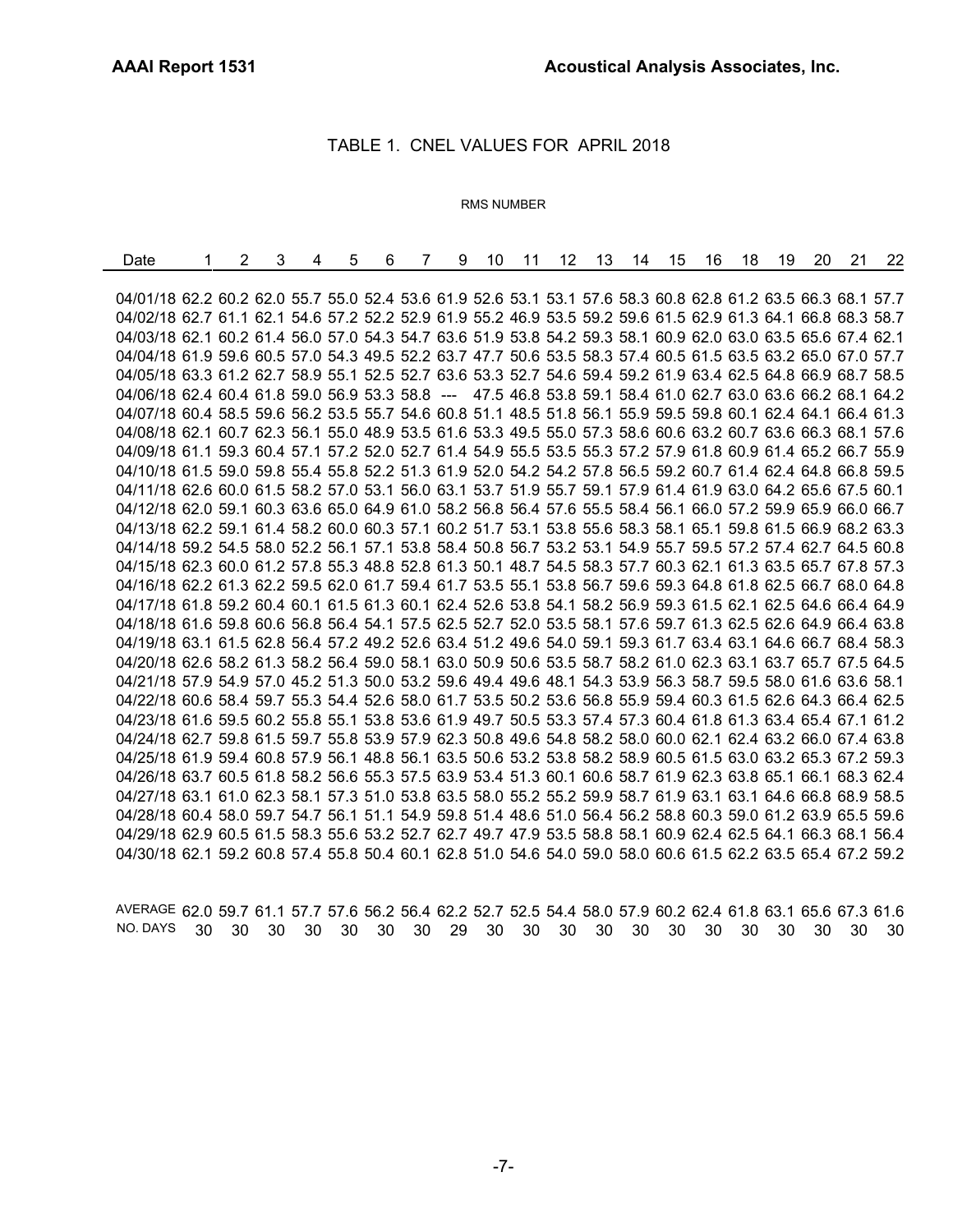### TABLE 2. CNEL VALUES FOR MAY 2018

#### RMS NUMBER

Date 1 2 3 4 5 6 7 9 10 11 12 13 14 15 16 18 19 20 21 22 05/01/18 62.6 59.7 61.1 60.9 55.3 52.3 53.3 63.7 53.7 54.2 54.5 59.9 58.2 60.9 62.2 63.3 63.6 65.6 67.4 58.0 05/02/18 63.1 60.5 62.3 54.4 57.2 50.0 50.7 63.3 60.0 50.6 54.6 59.8 59.4 61.5 63.7 62.6 63.9 66.6 68.1 55.3 05/03/18 62.4 61.1 62.8 55.9 55.3 54.8 58.1 63.3 53.2 54.8 54.7 58.3 59.1 60.9 63.4 62.6 63.7 66.6 68.3 62.3 05/04/18 62.1 60.6 62.1 52.3 55.7 55.9 56.5 62.0 51.9 54.0 53.3 56.6 58.9 59.2 64.7 61.6 62.7 66.5 67.9 62.1 05/05/18 57.9 57.2 57.4 52.8 57.0 56.7 54.3 57.7 54.1 51.9 50.2 52.2 54.4 55.4 60.1 59.0 57.9 62.3 63.6 60.8 05/06/18 62.2 59.8 60.6 56.8 53.0 50.0 52.2 61.9 49.3 45.2 54.2 57.1 57.3 59.6 61.6 61.7 62.9 65.7 67.3 57.5 05/07/18 61.9 59.5 60.2 56.8 55.3 52.2 53.1 61.3 48.9 50.4 52.8 57.5 56.9 59.7 61.2 60.8 62.8 65.1 66.7 59.5 05/08/18 62.3 59.9 61.7 63.8 56.9 57.4 62.5 63.1 51.4 47.2 54.7 58.3 58.0 60.5 62.5 62.6 63.5 66.0 67.6 61.8 05/09/18 62.5 59.4 61.2 58.7 54.0 51.0 55.1 63.9 53.3 52.0 54.7 58.7 58.2 60.6 61.8 63.2 63.5 65.6 67.3 59.8 05/10/18 63.1 60.5 62.3 59.6 55.9 51.9 57.4 63.5 47.9 47.4 53.6 58.7 58.6 61.4 63.1 62.9 64.1 66.9 68.4 62.7 05/11/18 63.4 60.8 61.9 59.3 57.4 51.3 51.7 64.7 58.1 56.8 54.3 59.6 64.3 61.8 62.8 63.9 64.8 66.9 68.5 56.7 05/12/18 60.6 58.1 58.8 57.9 55.2 46.9 47.8 59.8 49.9 49.3 53.0 57.7 62.6 59.0 59.9 59.2 61.9 63.7 65.5 53.7 05/13/18 61.3 59.8 61.3 54.3 55.6 50.4 52.8 62.1 52.9 48.9 53.3 57.0 57.8 60.1 62.2 61.8 63.0 66.1 67.4 53.8 05/14/18 63.4 60.6 62.3 57.7 57.5 53.6 53.4 62.7 52.8 53.7 54.9 59.7 58.9 61.9 63.0 62.5 64.7 67.1 68.7 59.9 05/15/18 62.2 59.2 60.9 54.5 56.5 49.9 52.7 63.2 52.2 50.1 53.9 59.5 57.4 60.3 61.4 62.9 63.3 65.3 66.9 59.3 05/16/18 62.0 59.7 61.4 52.5 56.7 49.4 54.5 64.3 53.2 53.2 53.4 57.7 58.0 60.8 62.0 63.5 63.4 66.0 66.8 60.2 05/17/18 63.5 61.6 63.3 58.0 57.7 53.6 58.6 64.2 51.9 51.6 54.3 59.3 59.8 61.3 64.0 63.5 64.4 67.6 68.7 64.7 05/18/18 63.7 61.2 62.4 57.4 59.5 54.5 54.2 64.0 51.4 55.1 57.9 60.3 59.0 62.6 63.3 63.7 65.3 67.4 69.0 60.6 05/19/18 60.3 58.0 59.5 52.8 57.3 50.5 52.3 60.2 53.0 50.1 52.4 59.3 55.7 59.7 60.4 60.2 62.3 64.4 65.9 58.0 05/20/18 63.2 61.3 62.7 55.4 57.0 48.8 58.3 62.8 51.4 47.9 54.6 59.6 59.1 62.9 63.5 62.1 65.7 67.4 69.0 47.7 05/21/18 63.1 60.5 62.5 57.3 57.2 49.1 51.0 62.5 54.5 55.2 54.7 59.6 59.0 62.0 63.3 62.1 64.9 66.9 68.5 53.9 05/22/18 64.3 60.6 62.2 56.9 57.7 54.0 53.5 63.2 60.0 56.8 59.5 61.2 59.2 61.8 63.2 63.4 64.7 66.9 68.2 60.7 05/23/18 62.9 59.8 62.2 54.8 57.9 51.2 54.3 63.7 54.5 54.0 54.2 59.9 59.2 61.7 62.5 63.2 64.5 66.2 67.8 59.2 05/24/18 63.8 61.1 62.8 56.2 58.9 51.8 51.4 64.2 51.0 51.4 54.8 60.1 59.8 62.0 63.7 63.5 64.9 67.2 68.6 57.5 05/25/18 61.7 59.8 61.4 52.1 57.2 51.2 53.3 63.6 52.4 54.3 53.6 58.0 60.4 60.3 62.0 62.9 63.3 65.8 67.1 59.2 05/26/18 59.1 56.8 58.3 53.0 55.0 52.5 56.9 59.8 47.2 45.9 50.7 55.5 55.2 57.6 59.1 59.3 60.6 62.8 64.4 61.7 05/27/18 60.1 57.3 58.8 52.5 53.6 48.5 54.1 60.5 52.7 49.1 52.1 56.6 55.5 58.9 59.7 59.6 61.7 63.7 65.4 58.0 05/28/18 61.5 58.9 60.4 57.7 55.1 47.8 53.8 62.2 51.3 52.1 53.1 57.6 56.9 59.8 61.2 62.0 62.7 65.0 66.7 58.4 05/29/18 62.9 59.7 61.7 55.9 56.3 50.3 53.2 63.9 52.6 52.1 54.9 59.6 58.0 61.6 62.3 63.4 64.2 66.3 67.9 59.1 05/30/18 62.7 59.2 61.5 54.2 57.1 49.4 50.9 63.5 51.1 49.9 53.8 59.3 57.5 61.0 62.0 62.7 63.7 66 67.4 58.2 05/31/18 62.9 60.0 61.8 56.3 56.4 52.4 55.0 63.7 51.1 50.2 54.8 59.2 58.7 61.2 62.8 62.9 64.0 66.6 67.9 61.7

AVERAGE 62.4 59.9 61.5 57.1 56.6 52.4 55.2 62.9 53.7 52.4 54.4 58.8 58.9 60.8 62.4 62.4 63.7 66.1 67.6 59.8 NO. DAYS 31 31 31 31 31 31 31 31 31 31 31 31 31 31 31 31 31 31 31 31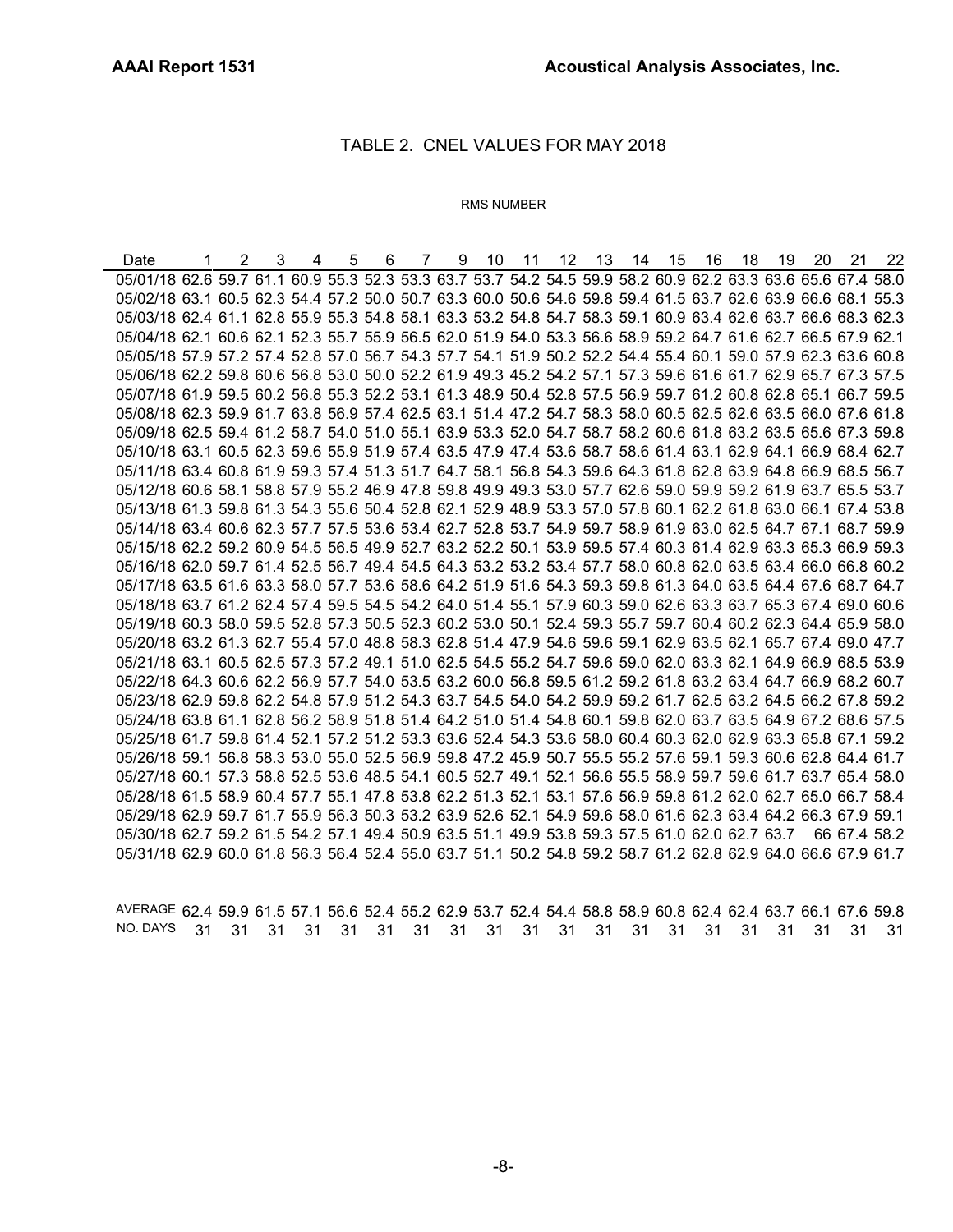## TABLE 3. CNEL VALUES FOR JUNE 2018

#### RMS NUMBER

| Date                                                                                                         | 2 | 3 | 4 | 5 | 6 | 7 | 9 | 10 | 11 | 12 | 13 | 14                                                | 15 | 16 | 18 | 19 | 20 | 21 | 22 |
|--------------------------------------------------------------------------------------------------------------|---|---|---|---|---|---|---|----|----|----|----|---------------------------------------------------|----|----|----|----|----|----|----|
|                                                                                                              |   |   |   |   |   |   |   |    |    |    |    |                                                   |    |    |    |    |    |    |    |
| 06/01/18 61.3 59.3 61.0 52.9 55.4 52.8 55.7 61.8 52.9 50.2 54.2 57.0 57.4 60.1 61.6 61.6 63.0 65.4 66.8 61.3 |   |   |   |   |   |   |   |    |    |    |    |                                                   |    |    |    |    |    |    |    |
| 06/02/18 58.8 56.5 57.9 52.4 53.8 53.6 58.1 59.0 64.2 48.1 50.2 55.8 54.3 57.4 58.6 58.8 60.2 62.4 64.0 62.6 |   |   |   |   |   |   |   |    |    |    |    |                                                   |    |    |    |    |    |    |    |
| 06/03/18 61.2 59.5 59.4 56.9 53.2 48.9 56.2 62.2 63.7 46.4 52.1 56.3 56.0 59.1 60.4 61.9 62.1 64.3 65.8 61.7 |   |   |   |   |   |   |   |    |    |    |    |                                                   |    |    |    |    |    |    |    |
| 06/04/18 63.2 59.9 62.4 58.8 57.8 56.4 63.3 60.3 59.8 52.0 55.5 59.0 58.3 62.3 63.0 59.9 65.0 67.0 68.4 67.4 |   |   |   |   |   |   |   |    |    |    |    |                                                   |    |    |    |    |    |    |    |
| 06/05/18 62.4 60.0 62.3 54.0 57.5 51.0 54.2 63.2 63.0 54.1 54.2 58.7 58.7 60.9 62.9 62.7 64.0 66.3 67.8 59.6 |   |   |   |   |   |   |   |    |    |    |    |                                                   |    |    |    |    |    |    |    |
| 06/06/18 63.7 60.7 61.9 56.3 57.5 51.5 54.0 63.2 61.9 48.1 54.9 60.0 59.0 61.8 63.3 62.7 64.9 66.9 68.4 58.9 |   |   |   |   |   |   |   |    |    |    |    |                                                   |    |    |    |    |    |    |    |
| 06/07/18 62.7 60.4 62.5 58.5 56.8 53.9 57.7 63.2 63.2 50.4 55.3 58.8 58.7 61.3 63.1 64.6 64.3 66.5 68.2 63.5 |   |   |   |   |   |   |   |    |    |    |    |                                                   |    |    |    |    |    |    |    |
| 06/08/18 62.3 59.6 61.1 58.1 54.8 54.5 54.4 63.0 63.4 50.0 53.7 58.0 57.3 60.5 61.9 62.8 63.5 65.7 67.5 57.7 |   |   |   |   |   |   |   |    |    |    |    |                                                   |    |    |    |    |    |    |    |
| 06/09/18 60.1 57.9 59.6 57.0 53.8 50.7 55.7 59.6 63.7 46.8 52.5 56.2 55.2 58.8 59.7 59.7 61.5 63.9 65.5 61.2 |   |   |   |   |   |   |   |    |    |    |    |                                                   |    |    |    |    |    |    |    |
| 06/10/18 60.8 58.8 60.4 56.1 55.1 54.6 54.0 61.9 63.7 49.1 52.4 57.4 56.6 60.0 61.1 61.3 63.1 65.1 66.7 60.3 |   |   |   |   |   |   |   |    |    |    |    |                                                   |    |    |    |    |    |    |    |
| 06/11/18 62.4 60.8 62.1 58.2 58.1 49.2 54.0 62.2 60.2 51.1 54.0 57.5 59.8 59.7 63.8 61.9 63.1 67.0 68.1 58.6 |   |   |   |   |   |   |   |    |    |    |    |                                                   |    |    |    |    |    |    |    |
| 06/12/18 62.1 59.5 60.9 57.3 55.9 53.2 58.0 62.7 52.9 49.3 56.4 58.8 57.7 60.2 61.8 62.6 63.4 65.8 67.4 60.8 |   |   |   |   |   |   |   |    |    |    |    |                                                   |    |    |    |    |    |    |    |
| 06/13/18 62.4 60.4 61.4 57.7 55.7 53.8 57.6 62.7 45.2 50.5 53.9 57.8 58.9 59.9 62.6 62.4 63.3 66.5 67.7 62.7 |   |   |   |   |   |   |   |    |    |    |    |                                                   |    |    |    |    |    |    |    |
| 06/14/18 62.3 60.2 61.6 57.8 55.7 54.1 58.2 63.4 51.5 51.2 54.1 58.5 58.2 60.7 62.8 62.9 63.8 66.5 67.9 63.4 |   |   |   |   |   |   |   |    |    |    |    |                                                   |    |    |    |    |    |    |    |
| 06/15/18 63.6 62.7 63.3 58.3 58.5 54.7 59.2 62.9 52.3 51.2 54.9 60.0 61.4 62.0 71.9 62.1 64.6 67.8 69.2 64.6 |   |   |   |   |   |   |   |    |    |    |    |                                                   |    |    |    |    |    |    |    |
| 06/16/18 62.4 62.0 60.0 55.9 59.4 48.7 51.5 60.9 55.3 49.6 53.4 59.1 61.4 59.8 61.5 60.3 62.1 65.5 67.0 57.8 |   |   |   |   |   |   |   |    |    |    |    |                                                   |    |    |    |    |    |    |    |
| 06/17/18 62.9 60.5 62.3 53.9 59.7 38.7 49.5 62.9 49.1 43.4 54.5 59.3 58.8 61.7 63.4 62.3 64.4 66.9 68.4 53.9 |   |   |   |   |   |   |   |    |    |    |    |                                                   |    |    |    |    |    |    |    |
| 06/18/18 62.2 59.9 61.5 53.5 55.9 52.1 55.3 61.8 50.0 48.3 54.0 58.2 57.9 60.9 62.3 63.1 63.9 66.0 67.6 59.4 |   |   |   |   |   |   |   |    |    |    |    |                                                   |    |    |    |    |    |    |    |
| 06/19/18 62.0 60.0 61.7 58.9 56.8 53.1 54.6 63.7 50.6 53.0 53.4 58.9 58.0 61.1 62.4 63.2 64.0 66.0 67.8 59.4 |   |   |   |   |   |   |   |    |    |    |    |                                                   |    |    |    |    |    |    |    |
| 06/20/18 62.3 59.6 62.2 59.3 55.8 54.5 58.3 63.9 48.1 53.6 54.6 58.5 58.2 60.9 63.0 63.1 64.0 66.3 68.0 63.7 |   |   |   |   |   |   |   |    |    |    |    |                                                   |    |    |    |    |    |    |    |
| 06/21/18 63.4 61.3 63.3 59.0 53.9 52.6 54.3 64.2 61.5 48.7 54.7 58.6 60.0 61.2 64.6 63.8 64.5 67.5 69.1 59.6 |   |   |   |   |   |   |   |    |    |    |    |                                                   |    |    |    |    |    |    |    |
| 06/22/18 62.2 60.0 60.9 57.4 54.4 46.6 50.8 63.7 53.7 47.2 53.1 58.1 57.8 60.7 62.3 63.6 63.7 66.5 67.9 55.3 |   |   |   |   |   |   |   |    |    |    |    |                                                   |    |    |    |    |    |    |    |
| 06/23/18 59.9 57.8 59.2 52.5 55.5 51.2 52.3 59.8 53.2 46.2 50.8 56.8 55.7 59.0 60.1 58.8 61.8 64.8 65.7 57.9 |   |   |   |   |   |   |   |    |    |    |    |                                                   |    |    |    |    |    |    |    |
| 06/24/18 61.6 59.2 61.6 56.1 60.9 54.9 57.4 63.0 54.6 46.8 52.4 57.9 57.6 60.6 62.2 62.4 63.5 66.2 67.7 60.0 |   |   |   |   |   |   |   |    |    |    |    |                                                   |    |    |    |    |    |    |    |
| 06/25/18 63.2 60.5 61.9 57.4 56.5 49.6 54.4 61.9 48.2 47.8 55.0 59.5 58.4 61.1 63.2 61.5 64.5 67.1 68.5 60.3 |   |   |   |   |   |   |   |    |    |    |    |                                                   |    |    |    |    |    |    |    |
| 06/26/18 62.4 59.9 61.7 58.1 56.6 52.7 53.5 63.2 52.1 54.7 54.0 58.9 57.9 60.6 62.4 62.8 63.7 66.3 67.8 60.6 |   |   |   |   |   |   |   |    |    |    |    |                                                   |    |    |    |    |    |    |    |
| 06/27/18 63.4 61.0 62.1 58.3 56.1 53.1 54.4 63.4 54.3 53.6 54.9 58.5 59.1 61.1 63.2 63.1 64.2 67.6 69.1 61.3 |   |   |   |   |   |   |   |    |    |    |    |                                                   |    |    |    |    |    |    |    |
| 06/28/18 62.9 59.4 60.8 56.3 56.7 49.4 55.2 63.7 49.2 48.9 54.6 59.0 57.3 61.1 62.0 63.0 64.0 66.4 67.7 59.9 |   |   |   |   |   |   |   |    |    |    |    |                                                   |    |    |    |    |    |    |    |
| 06/29/18 63.2 60.8 61.9 58.5 59.1 51.0 54.7 63.7 58.8 --- 55.2 59.0 58.9 61.7 63.0 63.2 64.6 67.0 68.5 60.3  |   |   |   |   |   |   |   |    |    |    |    |                                                   |    |    |    |    |    |    |    |
| 06/30/18 60.8 58.8 59.6 53.6 56.5 58.8 54.9 60.2 53.6 ---                                                    |   |   |   |   |   |   |   |    |    |    |    | 50.3 56.4 57.1 59.8 60.9 59.8 62.3 64.8 66.0 62.2 |    |    |    |    |    |    |    |
|                                                                                                              |   |   |   |   |   |   |   |    |    |    |    |                                                   |    |    |    |    |    |    |    |

AVERAGE 62.3 60.1 61.4 57.1 56.9 53.1 56.3 62.6 59.1 50.5 54.0 58.3 58.3 60.6 63.4 62.3 63.6 66.2 67.7 61.4 NO. DAYS 30 30 30 30 30 30 30 30 30 28 30 30 30 30 30 30 30 30 30 30 QTR. AVG. 62.2 59.8 61.3 57.2 57.0 54.2 56.0 62.5 56.1 51.9 54.2 58.3 58.4 60.5 62.7 62.1 63.4 65.9 67.5 60.9 NO. DAYS 91 91 91 91 91 91 91 90 91 89 91 91 91 91 91 91 91 91 91 91

-9-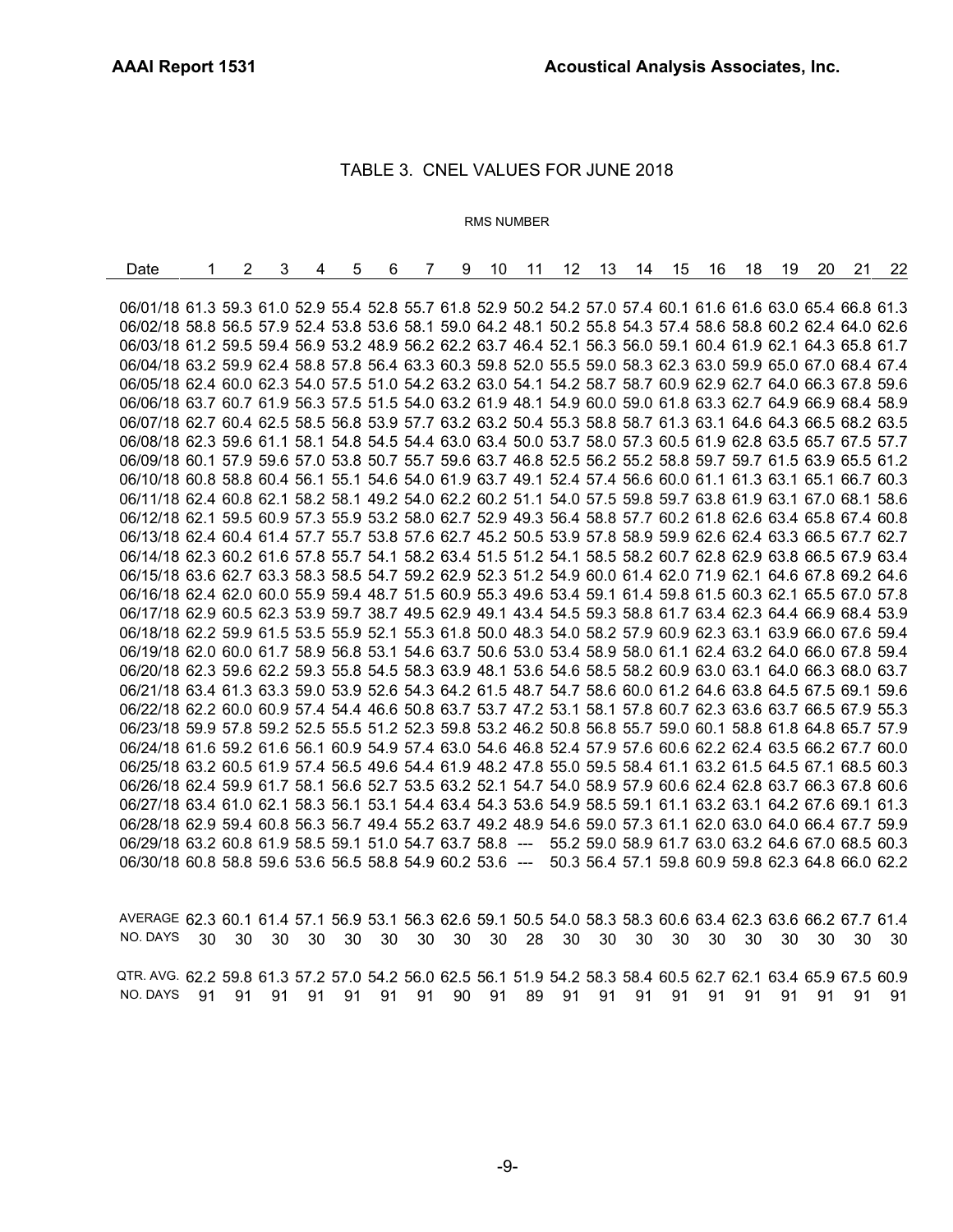| 3rd Quarter | 4th Quarter | 1st Quarter | 2nd Quarter | 4 Quarter |  |
|-------------|-------------|-------------|-------------|-----------|--|
| 2017        | 2017        | 2018        | 2018        | Average   |  |
|             |             |             |             |           |  |
| 61.6        | 60.6        | 61.4        | 62.2        | 61.5      |  |
| 59.6        | 58.8        | 59.2        | 59.8        | 59.4      |  |
| 60.8        | 59.9        | 60.4        | 61.3        | 60.6      |  |
| 56.0        | 57.1        | 57.3        | 57.2        | 56.9      |  |
| 55.8        | 58.0        | 57.9        | 57.0        | 57.3      |  |
| 53.0        | 54.5        | 55.6        | 54.2        | 54.4      |  |
| 56.1        | 55.2        | 55.2        | 56.0        | 55.6      |  |
| 62.1        | 61.0        | 61.7        | 62.5        | 61.8      |  |
| 54.1        | 52.8        | 52.4        | 56.1        | 54.1      |  |
| 51.6        | 51.4        | 52.7        | 51.9        | 51.9      |  |
| 53.4        | 53.3        | 54.2        | 54.2        | 53.8      |  |
| 57.5        | 56.3        | 57.4        | 58.3        | 57.4      |  |
| 57.3        | 56.5        | 57.4        | 58.4        | 57.5      |  |
| 59.8        | 58.5        | 59.5        | 60.5        | 59.6      |  |
| 61.9        | 61.1        | 61.7        | 62.7        | 61.9      |  |
| 61.8        | 60.6        | 61.5        | 62.1        | 61.6      |  |
| 62.8        | 61.6        | 62.3        | 63.4        | 62.6      |  |
| 65.4        | 64.5        | 65.0        | 65.9        | 65.2      |  |
| 67.0        | 65.8        | 66.5        | 67.5        | 66.7      |  |
| 58.7        | 59.9        | 60.6        | 60.9        | 60.1      |  |
|             |             |             |             |           |  |

## **TABLE 4. AVERAGE CNEL VALUES**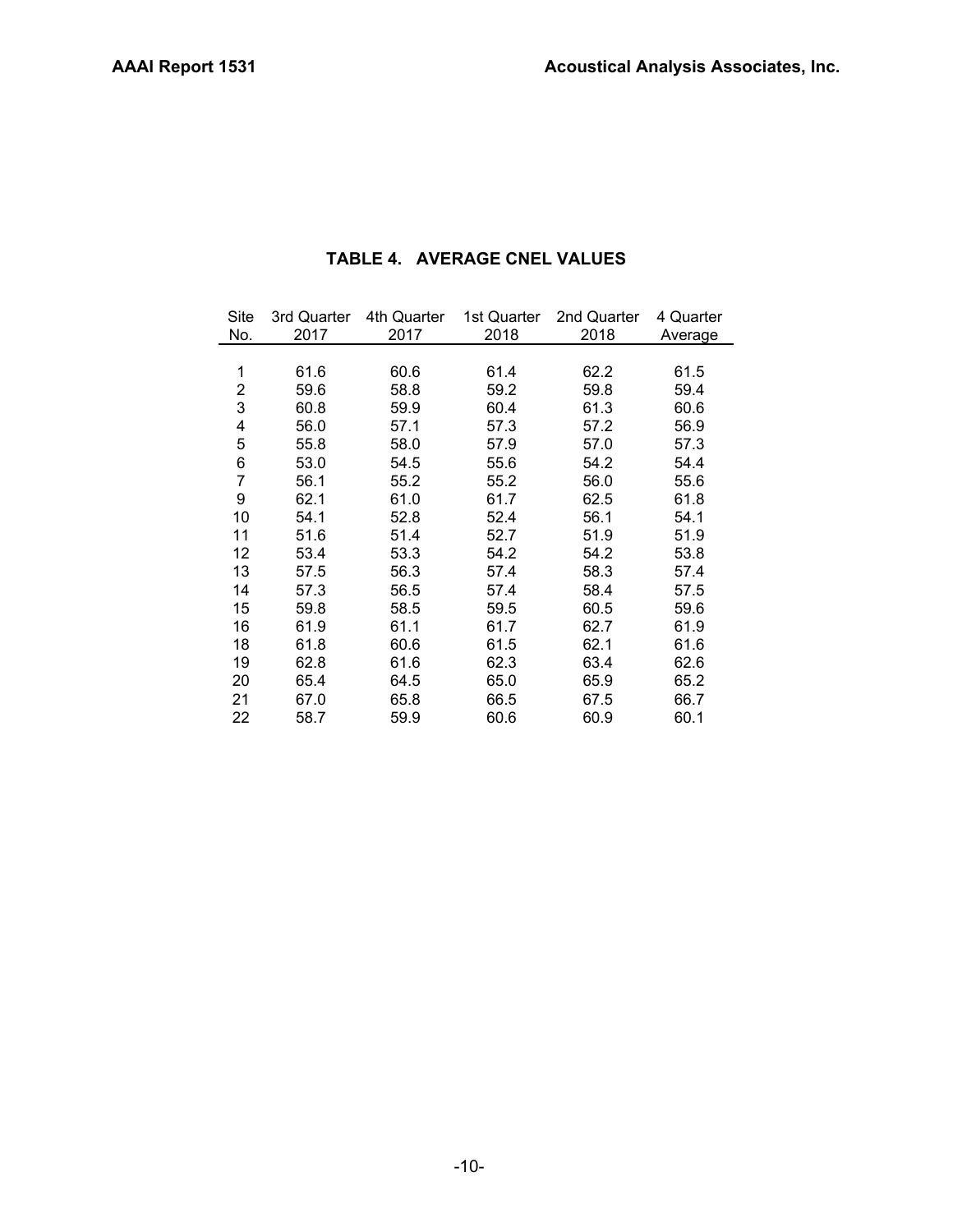| Table 5. | WEEKLY SCHEDULED AIR CARRIER AND AIR TAXI  |
|----------|--------------------------------------------|
|          | <b>FLIGHTS FOR THE SECOND QUARTER 2018</b> |

| AIRCRAFT<br>DAY.<br><b>EVENING</b><br><b>NIGHT</b><br><b>TOTAL</b> | AS EMB175<br><b>DEP</b><br>14<br>6<br>0<br>20          | <b>ARR</b><br>14<br>6<br>0<br>20              | <b>AS B7377</b><br><b>DEP</b><br>0<br>$\mathbf 0$<br>$\mathbf 0$<br>0 | SCHEDULE IN EFFECT FROM<br><b>ARR</b><br>0<br>0<br>0<br>0                                   | AS CRJ7<br><b>DEP</b><br>0<br>0<br>0<br>0                   | 4/1/18<br><b>ARR</b><br>0<br>$\mathbf 0$<br>$\mathbf 0$<br>$\Omega$     | to<br>AS CRJ<br><b>DEP</b><br>0<br>0<br>0<br>0          | 4/2/18<br><b>ARR</b><br>0<br>0<br>0<br>0 | 2 DAYS<br>AS B7378<br><b>DEP</b><br>40<br>0<br>0<br>40         | <b>ARR</b><br>12<br>28<br>$\mathbf 0$<br>40            |
|--------------------------------------------------------------------|--------------------------------------------------------|-----------------------------------------------|-----------------------------------------------------------------------|---------------------------------------------------------------------------------------------|-------------------------------------------------------------|-------------------------------------------------------------------------|---------------------------------------------------------|------------------------------------------|----------------------------------------------------------------|--------------------------------------------------------|
| <b>DAY</b><br><b>EVENING</b><br><b>NIGHT</b><br><b>TOTAL</b>       | <b>AS B7379</b><br><b>DEP</b><br>19<br>0<br>0<br>19    | <b>ARR</b><br>12<br>$\overline{7}$<br>0<br>19 | AS A320<br><b>DFP</b><br>0<br>$\mathbf 0$<br>0<br>0                   | SCHEDULE IN EFFECT FROM<br><b>ARR</b><br>0<br>0<br>0<br>0                                   | <b>US B7372</b><br><b>DEP</b><br>0<br>0<br>0<br>$\Omega$    | 4/1/18<br><b>ARR</b><br>0<br>0<br>0<br>0                                | to<br><b>US B7373</b><br><b>DEP</b><br>0<br>0<br>0<br>0 | 4/2/18<br><b>ARR</b><br>0<br>0<br>0<br>0 | US CRJ<br><b>DEP</b><br>0<br>0<br>0<br>0                       | ARR<br>0<br>$\mathbf 0$<br>$\Omega$<br>$\Omega$        |
| <b>DAY</b><br><b>EVENING</b><br><b>NIGHT</b><br><b>TOTAL</b>       | US CRJ7<br><b>DEP</b><br>0<br>0<br>0<br>$\Omega$       | <b>ARR</b><br>0<br>0<br>0<br>0                | US CRJ9<br><b>DEP</b><br>14<br>0<br>$\overline{7}$<br>21              | SCHEDULE IN EFFECT FROM<br><b>ARR</b><br>14<br>7<br>0<br>21                                 | AA MD80<br><b>DEP</b><br>0<br>0<br>0<br>0                   | 4/1/18<br><b>ARR</b><br>0<br>$\mathbf 0$<br>$\mathbf 0$<br>$\mathbf{0}$ | to<br><b>WN B7373</b><br><b>DEP</b><br>0<br>0<br>0<br>0 | 4/2/18<br><b>ARR</b><br>0<br>0<br>0<br>0 | <b>WN B7379</b><br>DEP<br>0<br>0<br>0<br>0                     | <b>ARR</b><br>0<br>$\mathbf 0$<br>$\Omega$<br>$\Omega$ |
| DAY.<br><b>EVENING</b><br><b>NIGHT</b><br><b>TOTAL</b>             | <b>WN B7377</b><br><b>DFP</b><br>270<br>81<br>0<br>351 | <b>ARR</b><br>267<br>84<br>0<br>351           | <b>WN B7378</b><br><b>DEP</b><br>8<br>0<br>0<br>8                     | SCHEDULE IN EFFECT FROM<br><b>ARR</b><br>$\mathbf{1}$<br>7<br>0<br>8                        | <b>UA A320</b><br><b>DEP</b><br>0<br>$\mathbf{1}$<br>0<br>1 | 4/1/18<br><b>ARR</b><br>0<br>$\mathbf{1}$<br>$\mathbf 0$<br>1           | to<br><b>UA A319</b><br><b>DEP</b><br>6<br>0<br>0<br>6  | 4/2/18<br><b>ARR</b><br>0<br>6<br>0<br>6 | <b>UA B7378</b><br>DEP<br>0<br>6<br>0<br>6                     | ARR<br>0<br>6<br>$\mathbf 0$<br>6                      |
| DAY.<br><b>EVENING</b><br><b>NIGHT</b><br><b>TOTAL</b>             | <b>UA B757</b><br><b>DEP</b><br>0<br>0<br>0<br>0       | <b>ARR</b><br>0<br>0<br>0<br>0                | UA RJ<br><b>DEP</b><br>40<br>0<br>0<br>40                             | SCHEDULE IN EFFECT FROM<br><b>ARR</b><br>33<br>7<br>0<br>40                                 | UA CRJ7<br><b>DEP</b><br>1<br>0<br>0<br>1                   | 4/1/18<br><b>ARR</b><br>1<br>0<br>0<br>1                                | to<br><b>FE A300</b><br><b>DEP</b><br>0<br>0<br>0<br>0  | 4/2/18<br><b>ARR</b><br>0<br>0<br>0<br>0 | <b>FE A310</b><br><b>DEP</b><br>$\overline{2}$<br>9<br>0<br>11 | <b>ARR</b><br>7<br>$\mathbf 0$<br>4<br>11              |
| DAY<br><b>EVENING</b><br><b>NIGHT</b><br><b>TOTAL</b>              | <b>UPS A300</b><br><b>DEP</b><br>3<br>5<br>0<br>8      | <b>ARR</b><br>4<br>0<br>4<br>8                | <b>UPS B757</b><br><b>DEP</b><br>O<br>$\pmb{0}$<br>0<br>0             | SCHEDULE IN EFFECT FROM<br><b>ARR</b><br>O<br>0<br>0<br>0                                   | <b>DL E175</b><br><b>DEP</b><br>14<br>0<br>0<br>14          | 4/1/18<br><b>ARR</b><br>7<br>7<br>0<br>14                               | to<br>DL CRJ<br><b>DEP</b><br>0<br>0<br>0<br>0          | 4/2/18<br><b>ARR</b><br>O<br>0<br>0<br>0 | DL CRJ7<br><b>DEP</b><br>13<br>0<br>0<br>13                    | ARR<br>6<br>$\overline{7}$<br>0<br>13                  |
| <b>DAY</b><br><b>EVENING</b><br><b>NIGHT</b><br><b>TOTAL</b>       | DL CRJ9<br><b>DEP</b><br>6<br>0<br>0<br>6              | <b>ARR</b><br>6<br>0<br>0<br>6                | B6 A320<br><b>DEP</b><br>0<br>$\overline{7}$<br>$\pmb{0}$<br>7        | SCHEDULE IN EFFECT FROM<br><b>ARR</b><br>0<br>$\overline{7}$<br>$\pmb{0}$<br>$\overline{7}$ | FW2 A319<br><b>DEP</b><br>0<br>0<br>0<br>0                  | 4/1/18<br><b>ARR</b><br>0<br>0<br>0<br>0                                | to                                                      | 4/2/18                                   | <b>TOTALS</b><br><b>DEP</b><br>450<br>115<br>7<br>572          | <b>ARR</b><br>384<br>180<br>8<br>572                   |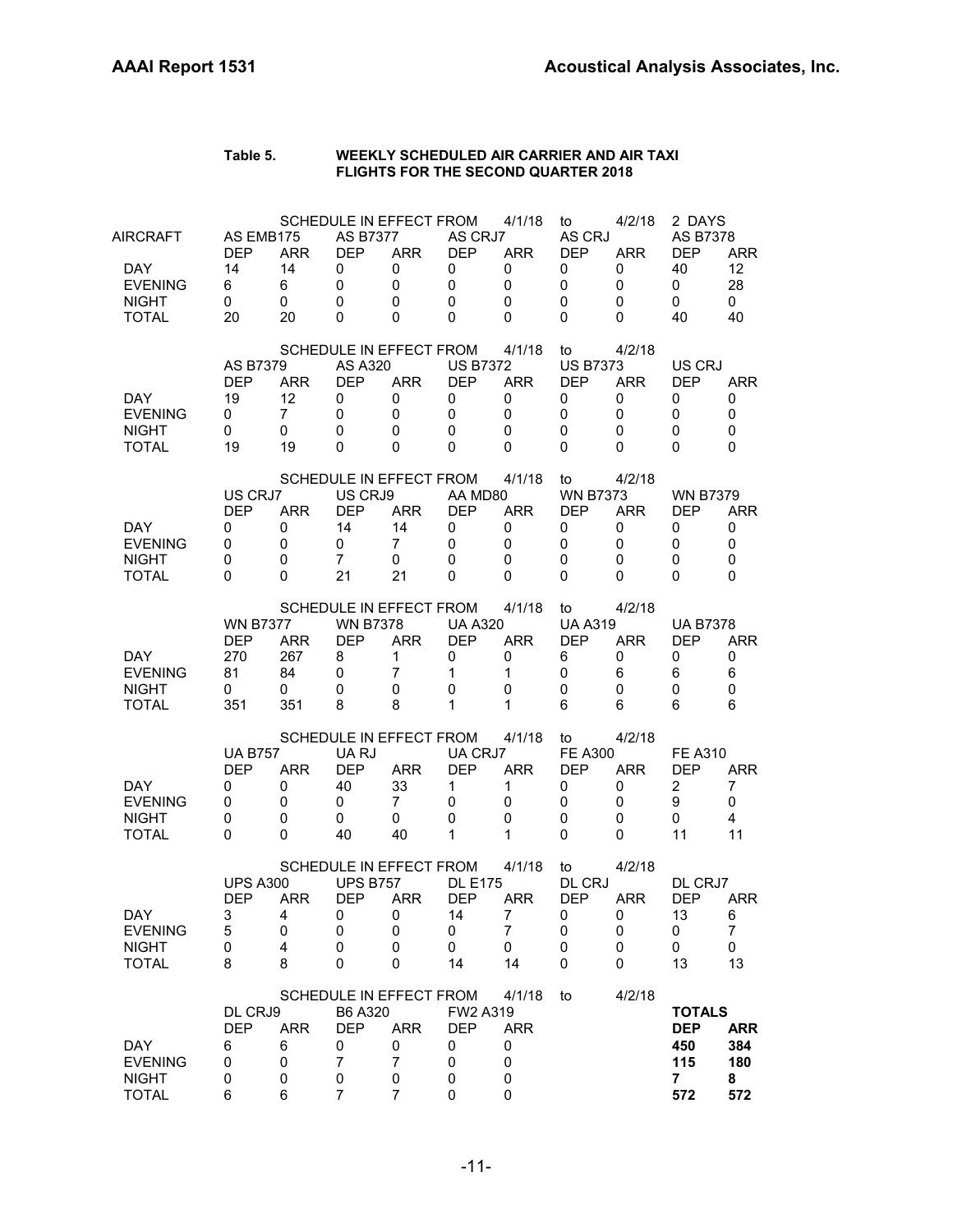| Table 5. | WEEKLY SCHEDULED AIR CARRIER AND AIR TAXI  |
|----------|--------------------------------------------|
|          | <b>FLIGHTS FOR THE SECOND QUARTER 2018</b> |

| AIRCRAFT                     | AS EMB175<br><b>DEP</b> | <b>ARR</b>      | <b>AS B7377</b><br><b>DEP</b> | SCHEDULE IN EFFECT FROM<br><b>ARR</b> | AS CRJ7<br><b>DEP</b> | 4/3/18<br><b>ARR</b> | to<br>AS CRJ<br><b>DEP</b> | 4/7/18<br><b>ARR</b>      | 5 DAYS<br>AS B7378<br><b>DEP</b> | <b>ARR</b>  |  |  |  |
|------------------------------|-------------------------|-----------------|-------------------------------|---------------------------------------|-----------------------|----------------------|----------------------------|---------------------------|----------------------------------|-------------|--|--|--|
| DAY.                         | 14                      | 14              | 0                             | 0                                     | 0                     | 0                    | 0                          | 0                         | 40                               | 12          |  |  |  |
| <b>EVENING</b>               | 6                       | 6               | $\mathbf 0$                   | 0                                     | $\mathbf 0$           | $\mathbf 0$          | 0                          | 0                         | 0                                | 28          |  |  |  |
| <b>NIGHT</b>                 | 0                       | 0               | 0                             | 0                                     | 0                     | 0                    | 0                          | 0                         | 0                                | $\mathbf 0$ |  |  |  |
| <b>TOTAL</b>                 | 20                      | 20              | 0                             | $\Omega$                              | $\Omega$              | $\Omega$             | 0                          | 0                         | 40                               | 40          |  |  |  |
|                              |                         |                 |                               | SCHEDULE IN EFFECT FROM               |                       | 4/3/18               | to                         | 4/7/18                    |                                  |             |  |  |  |
|                              | <b>AS B7379</b>         |                 | AS A320                       |                                       | <b>US B7372</b>       |                      |                            | <b>US B7373</b><br>US CRJ |                                  |             |  |  |  |
|                              | <b>DEP</b>              | <b>ARR</b>      | <b>DEP</b>                    | <b>ARR</b>                            | <b>DEP</b>            | <b>ARR</b>           | <b>DEP</b>                 | <b>ARR</b>                | <b>DEP</b>                       | ARR         |  |  |  |
| DAY.                         | 19                      | 12              | 0                             | 0                                     | 0                     | 0                    | 0                          | 0                         | 0                                | 0           |  |  |  |
| <b>EVENING</b>               | 0                       | $\overline{7}$  | 0                             | 0                                     | 0                     | $\mathbf 0$          | 0                          | 0                         | 0                                | 0           |  |  |  |
| <b>NIGHT</b>                 | 0                       | 0               | 0                             | 0                                     | 0                     | 0                    | 0                          | 0                         | 0                                | 0           |  |  |  |
| <b>TOTAL</b>                 | 19                      | 19              | 0                             | 0                                     | 0                     | 0                    | 0                          | 0                         | 0                                | 0           |  |  |  |
|                              |                         |                 |                               | SCHEDULE IN EFFECT FROM               |                       | 4/3/18               | to                         | 4/7/18                    |                                  |             |  |  |  |
|                              | US CRJ7                 | <b>WN B7373</b> | <b>WN B7379</b>               |                                       |                       |                      |                            |                           |                                  |             |  |  |  |
|                              | <b>DEP</b>              | <b>ARR</b>      | <b>DEP</b>                    | <b>ARR</b>                            | <b>DEP</b>            | <b>ARR</b>           | <b>DEP</b>                 | <b>ARR</b>                | <b>DEP</b>                       | <b>ARR</b>  |  |  |  |
| <b>DAY</b>                   | 0                       | 0               | 21                            | 20                                    | 0                     | 0                    | 0                          | 0                         | 0                                | 0           |  |  |  |
| <b>EVENING</b>               | 0                       | 0               | 0                             | $\overline{7}$                        | 0                     | $\mathbf 0$          | 0                          | 0                         | 0                                | 0           |  |  |  |
| <b>NIGHT</b>                 | 0                       | 0               | 6                             | 0                                     | 0                     | 0                    | 0                          | 0                         | 0                                | $\mathbf 0$ |  |  |  |
| <b>TOTAL</b>                 | 0                       | 0               | 27                            | 27                                    | 0                     | $\mathbf{0}$         | 0                          | 0                         | 0                                | $\Omega$    |  |  |  |
|                              |                         |                 |                               | SCHEDULE IN EFFECT FROM               |                       | 4/3/18               | to                         | 4/7/18                    |                                  |             |  |  |  |
|                              | <b>WN B7377</b>         |                 | <b>WN B7378</b>               |                                       | <b>UA A320</b>        | <b>UA A319</b>       |                            | <b>UA B7378</b>           |                                  |             |  |  |  |
|                              | <b>DEP</b>              | <b>ARR</b>      | <b>DEP</b>                    | <b>ARR</b>                            | <b>DEP</b>            | <b>ARR</b>           | <b>DEP</b>                 | <b>ARR</b>                | <b>DEP</b>                       | <b>ARR</b>  |  |  |  |
| DAY.                         | 270                     | 267             | 8                             | $\mathbf{1}$                          | 0                     | 0                    | 6                          | 0                         | 0                                | 0           |  |  |  |
| <b>EVENING</b>               | 81                      | 84              | 0                             | 7                                     | $\mathbf{1}$          | 1                    | 0                          | 6                         | 6                                | 6           |  |  |  |
| <b>NIGHT</b>                 | 0                       | 0               | 0                             | 0                                     | 0                     | $\mathbf 0$          | 0                          | 0                         | 0                                | $\mathbf 0$ |  |  |  |
| <b>TOTAL</b>                 | 351                     | 351             | 8                             | 8                                     | 1                     | 1                    | 6                          | 6                         | 6                                | 6           |  |  |  |
|                              |                         |                 |                               | SCHEDULE IN EFFECT FROM               |                       | 4/3/18               | to                         | 4/7/18                    |                                  |             |  |  |  |
|                              | <b>UA B757</b>          |                 | UA RJ                         |                                       | UA CRJ7               |                      | <b>FE A300</b>             |                           | <b>FE A310</b>                   |             |  |  |  |
|                              | <b>DEP</b>              | <b>ARR</b>      | <b>DEP</b>                    | <b>ARR</b>                            | <b>DEP</b>            | <b>ARR</b>           | <b>DEP</b>                 | <b>ARR</b>                | <b>DEP</b>                       | <b>ARR</b>  |  |  |  |
| DAY.                         | 0                       | 0               | 40                            | 33                                    | 1                     | 1                    | 0                          | 0                         | 2                                | 7           |  |  |  |
| <b>EVENING</b>               | 0                       | 0               | 0                             | 7                                     | 0                     | 0                    | 0                          | 0                         | 9                                | $\mathbf 0$ |  |  |  |
| <b>NIGHT</b><br><b>TOTAL</b> | 0                       | 0               | 0<br>40                       | 0<br>40                               | 0<br>$\mathbf 1$      | $\mathbf 0$<br>1     | 0<br>0                     | 0                         | 0<br>11                          | 4<br>11     |  |  |  |
|                              | 0                       | 0               |                               |                                       |                       |                      |                            | 0                         |                                  |             |  |  |  |
|                              |                         |                 |                               | SCHEDULE IN EFFECT FROM               |                       | 4/3/18               | to                         | 4/7/18                    |                                  |             |  |  |  |
|                              | <b>UPS A300</b>         |                 | <b>UPS B757</b>               |                                       | <b>DL E175</b>        |                      | DL CRJ                     |                           | DL CRJ7                          |             |  |  |  |
|                              | <b>DEP</b>              | <b>ARR</b>      | <b>DEP</b>                    | <b>ARR</b>                            | <b>DEP</b>            | <b>ARR</b>           | <b>DEP</b>                 | <b>ARR</b>                | <b>DEP</b>                       | <b>ARR</b>  |  |  |  |
| DAY                          | 3                       | 4               | U                             | U                                     | 14                    | <sup>'</sup>         | U                          | U                         | U                                | U           |  |  |  |
| <b>EVENING</b>               | 5                       | 0               | 0                             | 0                                     | 0                     | 7                    | 0                          | 0                         | 0                                | $\pmb{0}$   |  |  |  |
| <b>NIGHT</b>                 | 0<br>8                  | 4<br>8          | 0<br>0                        | 0<br>0                                | 0<br>14               | 0<br>14              | 0<br>0                     | $\pmb{0}$                 | 0<br>0                           | 0<br>0      |  |  |  |
| <b>TOTAL</b>                 |                         |                 |                               |                                       |                       |                      |                            | 0                         |                                  |             |  |  |  |
|                              |                         |                 |                               | SCHEDULE IN EFFECT FROM               |                       | 4/3/18               | to                         | 4/7/18                    |                                  |             |  |  |  |
|                              | DL CRJ9                 |                 | B6 A320                       |                                       | FW2 A319              |                      |                            |                           | <b>TOTALS</b>                    |             |  |  |  |
|                              | <b>DEP</b>              | <b>ARR</b>      | <b>DEP</b>                    | <b>ARR</b>                            | <b>DEP</b>            | <b>ARR</b>           |                            |                           | <b>DEP</b>                       | <b>ARR</b>  |  |  |  |
| <b>DAY</b>                   | 6                       | 6               | 0                             | 0                                     | 0                     | 0                    |                            |                           | 444                              | 384         |  |  |  |
| <b>EVENING</b>               | 0                       | 0               | $\overline{7}$                | 7                                     | 0                     | 0                    |                            |                           | 115                              | 173         |  |  |  |
| <b>NIGHT</b>                 | 0                       | 0               | $\pmb{0}$                     | $\pmb{0}$                             | 0                     | 0                    |                            |                           | 6                                | 8           |  |  |  |
| <b>TOTAL</b>                 | 6                       | 6               | 7                             | $\overline{7}$                        | 0                     | 0                    |                            |                           | 565                              | 565         |  |  |  |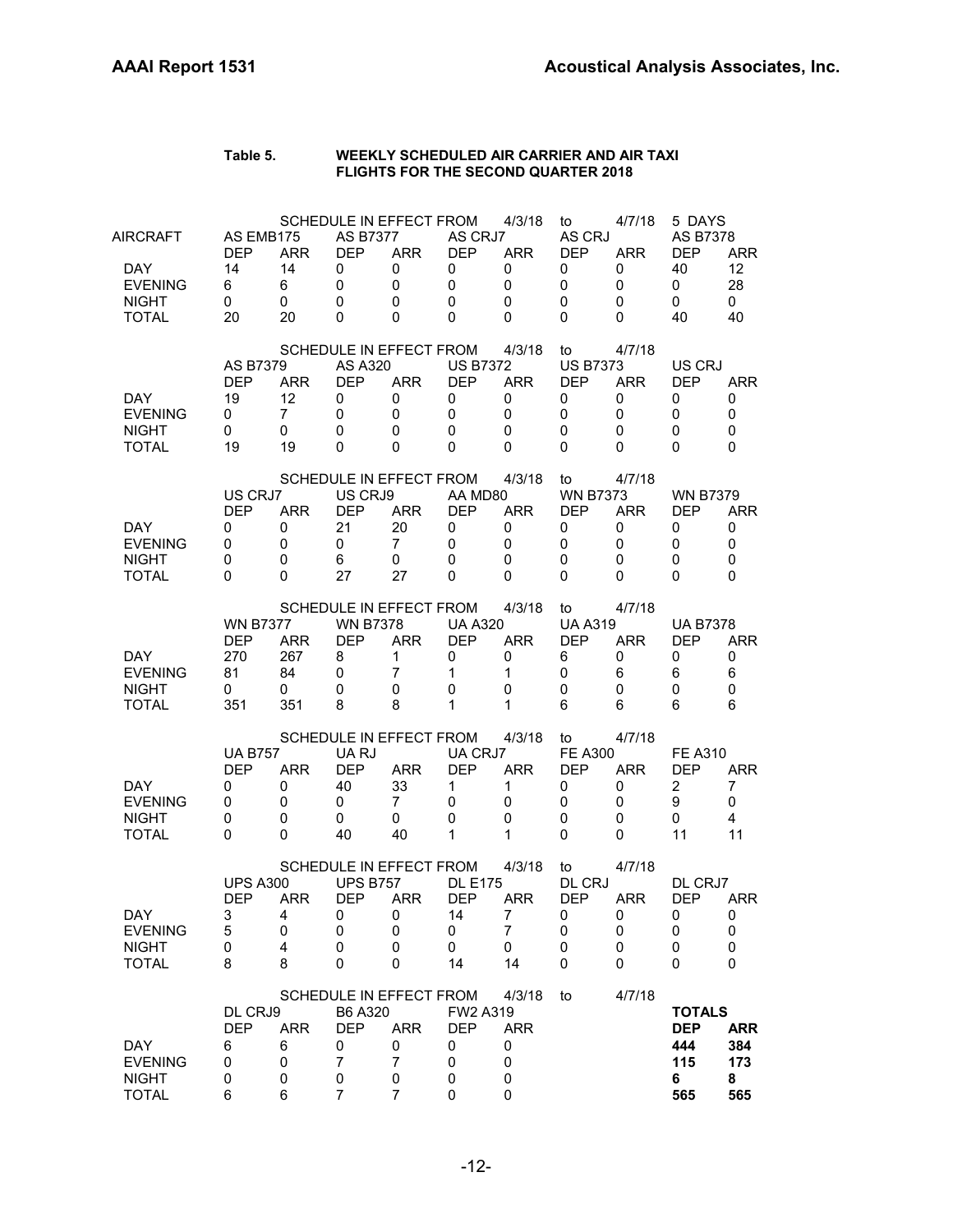| Table 5. | WEEKLY SCHEDULED AIR CARRIER AND AIR TAXI  |
|----------|--------------------------------------------|
|          | <b>FLIGHTS FOR THE SECOND QUARTER 2018</b> |

| AIRCRAFT<br><b>DAY</b><br><b>EVENING</b><br><b>NIGHT</b><br><b>TOTAL</b> | AS EMB175<br><b>DEP</b><br>14<br>6<br>0<br>20          | <b>ARR</b><br>14<br>6<br>0<br>20              | <b>AS B7377</b><br><b>DEP</b><br>0<br>0<br>0<br>0      | SCHEDULE IN EFFECT FROM<br><b>ARR</b><br>0<br>0<br>0<br>$\Omega$                    | AS CRJ7<br>DEP<br>0<br>0<br>0<br>$\Omega$                                  | 4/8/18<br><b>ARR</b><br>0<br>0<br>$\mathbf 0$<br>$\Omega$                | to<br>AS CRJ<br><b>DEP</b><br>0<br>0<br>$\mathbf 0$<br>0            | 5/1/18<br><b>ARR</b><br>0<br>0<br>0<br>0 | 24 DAYS<br><b>AS B7378</b><br><b>DEP</b><br>40<br>0<br>0<br>40 | <b>ARR</b><br>12<br>28<br>$\mathbf 0$<br>40     |
|--------------------------------------------------------------------------|--------------------------------------------------------|-----------------------------------------------|--------------------------------------------------------|-------------------------------------------------------------------------------------|----------------------------------------------------------------------------|--------------------------------------------------------------------------|---------------------------------------------------------------------|------------------------------------------|----------------------------------------------------------------|-------------------------------------------------|
| DAY.<br><b>EVENING</b><br><b>NIGHT</b><br><b>TOTAL</b>                   | AS B7379<br><b>DEP</b><br>19<br>0<br>0<br>19           | <b>ARR</b><br>12<br>$\overline{7}$<br>0<br>19 | <b>AS A320</b><br><b>DEP</b><br>0<br>0<br>0<br>0       | SCHEDULE IN EFFECT FROM<br><b>ARR</b><br>0<br>0<br>0<br>$\Omega$                    | <b>US B7372</b><br><b>DEP</b><br>0<br>0<br>$\Omega$<br>$\Omega$            | 4/8/18<br><b>ARR</b><br>0<br>$\mathbf 0$<br>0<br>$\Omega$                | to<br><b>US B7373</b><br><b>DEP</b><br>0<br>0<br>0<br>0             | 5/1/18<br>ARR<br>0<br>0<br>0<br>0        | US CRJ<br><b>DEP</b><br>0<br>0<br>0<br>$\Omega$                | ARR<br>0<br>0<br>0<br>$\Omega$                  |
| <b>DAY</b><br><b>EVENING</b><br><b>NIGHT</b><br><b>TOTAL</b>             | US CRJ7<br><b>DEP</b><br>0<br>$\Omega$<br>0<br>0       | <b>ARR</b><br>0<br>0<br>0<br>0                | US CRJ9<br><b>DEP</b><br>21<br>0<br>6<br>27            | SCHEDULE IN EFFECT FROM<br><b>ARR</b><br>20<br>$\overline{7}$<br>0<br>27            | AA MD80<br><b>DEP</b><br>0<br>0<br>$\Omega$<br>0                           | 4/8/18<br><b>ARR</b><br>0<br>$\mathbf 0$<br>$\mathbf 0$<br>$\Omega$      | to<br><b>WN B7373</b><br><b>DEP</b><br>0<br>0<br>$\mathbf 0$<br>0   | 5/1/18<br><b>ARR</b><br>0<br>0<br>0<br>0 | <b>WN B7379</b><br><b>DEP</b><br>7<br>0<br>0<br>7              | <b>ARR</b><br>7<br>0<br>0<br>$\overline{7}$     |
| DAY.<br><b>EVENING</b><br><b>NIGHT</b><br><b>TOTAL</b>                   | <b>WN B7377</b><br><b>DEP</b><br>282<br>63<br>0<br>345 | <b>ARR</b><br>255<br>90<br>0<br>345           | <b>WN B7378</b><br><b>DEP</b><br>14<br>5<br>0<br>19    | SCHEDULE IN EFFECT FROM<br><b>ARR</b><br>$\overline{7}$<br>12<br>0<br>19            | <b>UA A320</b><br><b>DEP</b><br>$\overline{7}$<br>0<br>0<br>$\overline{7}$ | 4/8/18<br><b>ARR</b><br>0<br>$\overline{7}$<br>0<br>7                    | to<br><b>UA A319</b><br><b>DEP</b><br>$\overline{7}$<br>0<br>0<br>7 | 5/1/18<br><b>ARR</b><br>0<br>7<br>0<br>7 | <b>UA B7378</b><br><b>DEP</b><br>5<br>0<br>0<br>5              | <b>ARR</b><br>0<br>5<br>$\mathbf 0$<br>5        |
| DAY.<br><b>EVENING</b><br><b>NIGHT</b><br><b>TOTAL</b>                   | <b>UA B757</b><br><b>DEP</b><br>0<br>0<br>0<br>0       | <b>ARR</b><br>0<br>0<br>0<br>0                | UA RJ<br><b>DEP</b><br>32<br>0<br>0<br>32              | SCHEDULE IN EFFECT FROM<br><b>ARR</b><br>32<br>0<br>0<br>32                         | UA CRJ7<br><b>DEP</b><br>$\mathbf{1}$<br>0<br>$\Omega$<br>1                | 4/8/18<br><b>ARR</b><br>0<br>$\mathbf{1}$<br>$\mathbf 0$<br>$\mathbf{1}$ | to<br><b>FE A300</b><br><b>DEP</b><br>0<br>0<br>0<br>0              | 5/1/18<br><b>ARR</b><br>0<br>0<br>0<br>0 | <b>FE A310</b><br><b>DEP</b><br>$\overline{2}$<br>9<br>0<br>11 | ARR<br>$\overline{7}$<br>$\mathbf 0$<br>4<br>11 |
| <b>DAY</b><br><b>EVENING</b><br><b>NIGHT</b><br><b>TOTAL</b>             | <b>UPS A300</b><br><b>DEP</b><br>3<br>5<br>0<br>8      | <b>ARR</b><br>4<br>0<br>4<br>8                | <b>UPS B757</b><br><b>DEP</b><br>0<br>0<br>0<br>0      | SCHEDULE IN EFFECT FROM<br><b>ARR</b><br>0<br>0<br>0<br>0                           | <b>DL E175</b><br><b>DEP</b><br>14<br>0<br>0<br>14                         | 4/8/18<br><b>ARR</b><br>$\overline{7}$<br>7<br>0<br>14                   | to<br>DL CRJ<br><b>DEP</b><br>$\pmb{0}$<br>0<br>0<br>$\mathbf 0$    | 5/1/18<br><b>ARR</b><br>0<br>0<br>0<br>0 | DL CRJ7<br><b>DEP</b><br>0<br>0<br>0<br>0                      | <b>ARR</b><br>0<br>0<br>0<br>0                  |
| <b>DAY</b><br><b>EVENING</b><br><b>NIGHT</b><br><b>TOTAL</b>             | DL CRJ9<br><b>DEP</b><br>6<br>0<br>0<br>6              | <b>ARR</b><br>6<br>0<br>0<br>6                | B6 A320<br><b>DEP</b><br>0<br>7<br>0<br>$\overline{7}$ | SCHEDULE IN EFFECT FROM<br><b>ARR</b><br>0<br>$\overline{7}$<br>0<br>$\overline{7}$ | FW2 A319<br><b>DEP</b><br>0<br>0<br>0<br>0                                 | 4/8/18<br><b>ARR</b><br>0<br>0<br>0<br>$\mathbf 0$                       | to                                                                  | 5/1/18                                   | <b>TOTALS</b><br><b>DEP</b><br>474<br>95<br>6<br>575           | <b>ARR</b><br>383<br>184<br>8<br>575            |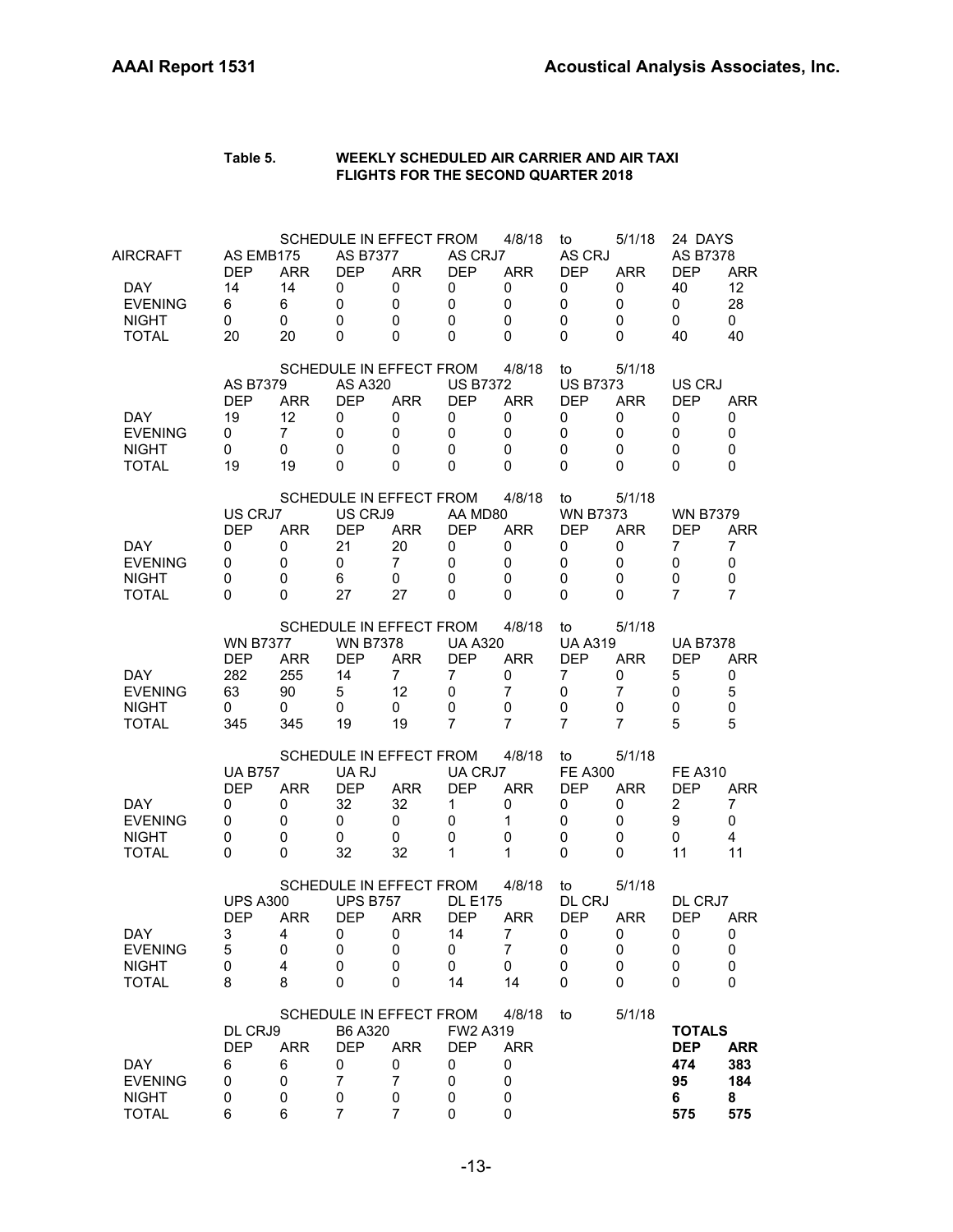| Table 5. | WEEKLY SCHEDULED AIR CARRIER AND AIR TAXI  |
|----------|--------------------------------------------|
|          | <b>FLIGHTS FOR THE SECOND QUARTER 2018</b> |

| AIRCRAFT<br><b>DAY</b><br><b>EVENING</b><br><b>NIGHT</b><br><b>TOTAL</b> | AS EMB175<br><b>DEP</b><br>14<br>6<br>$\mathbf 0$<br>20           | <b>ARR</b><br>14<br>6<br>$\mathbf 0$<br>20    | SCHEDULE IN EFFECT FROM<br><b>AS B7377</b><br>DEP<br>0<br>0<br>$\mathbf 0$<br>0   | <b>ARR</b><br>0<br>0<br>0<br>0                | AS CRJ7<br>DEP<br>0<br>$\mathbf 0$<br>$\mathbf 0$<br>$\Omega$                | 5/2/18<br><b>ARR</b><br>0<br>$\mathbf 0$<br>$\mathbf 0$<br>$\Omega$ | to<br>AS CRJ<br><b>DEP</b><br>0<br>0<br>$\mathbf 0$<br>0         | <b>ARR</b><br>0<br>0<br>0<br>0            | 5/31/18 30 DAYS<br>AS B7378<br><b>DEP</b><br>40<br>0<br>$\Omega$<br>40 | <b>ARR</b><br>12<br>28<br>$\mathbf{0}$<br>40          |
|--------------------------------------------------------------------------|-------------------------------------------------------------------|-----------------------------------------------|-----------------------------------------------------------------------------------|-----------------------------------------------|------------------------------------------------------------------------------|---------------------------------------------------------------------|------------------------------------------------------------------|-------------------------------------------|------------------------------------------------------------------------|-------------------------------------------------------|
| DAY.<br><b>EVENING</b><br><b>NIGHT</b><br><b>TOTAL</b>                   | AS B7379<br><b>DEP</b><br>19<br>0<br>0<br>19                      | <b>ARR</b><br>12<br>$\overline{7}$<br>0<br>19 | SCHEDULE IN EFFECT FROM<br><b>AS A320</b><br><b>DEP</b><br>0<br>0<br>0<br>0       | <b>ARR</b><br>0<br>0<br>0<br>0                | <b>US B7372</b><br><b>DEP</b><br>0<br>$\mathbf 0$<br>$\mathbf 0$<br>$\Omega$ | 5/2/18<br><b>ARR</b><br>0<br>$\mathbf 0$<br>$\mathbf 0$<br>$\Omega$ | to<br><b>US B7373</b><br><b>DEP</b><br>0<br>0<br>0<br>0          | 5/31/18<br><b>ARR</b><br>0<br>0<br>0<br>0 | US CRJ<br><b>DFP</b><br>0<br>0<br>0<br>$\Omega$                        | ARR<br>0<br>$\mathbf 0$<br>0<br>0                     |
| <b>DAY</b><br><b>EVENING</b><br><b>NIGHT</b><br><b>TOTAL</b>             | US CRJ7<br><b>DEP</b><br>0<br>$\mathbf 0$<br>$\Omega$<br>$\Omega$ | <b>ARR</b><br>0<br>0<br>0<br>0                | SCHEDULE IN EFFECT FROM<br>US CRJ9<br><b>DEP</b><br>21<br>0<br>6<br>27            | <b>ARR</b><br>20<br>$\overline{7}$<br>0<br>27 | AA MD80<br><b>DEP</b><br>0<br>$\mathbf 0$<br>0<br>$\Omega$                   | 5/2/18<br><b>ARR</b><br>0<br>$\mathbf 0$<br>$\mathbf 0$<br>$\Omega$ | to<br><b>WN B7373</b><br><b>DEP</b><br>0<br>0<br>0<br>0          | 5/31/18<br><b>ARR</b><br>0<br>0<br>0<br>0 | <b>WN B7379</b><br><b>DEP</b><br>7<br>0<br>0<br>7                      | <b>ARR</b><br>$\overline{7}$<br>$\mathbf 0$<br>0<br>7 |
| DAY.<br><b>EVENING</b><br><b>NIGHT</b><br><b>TOTAL</b>                   | <b>WN B7377</b><br><b>DEP</b><br>282<br>63<br>0<br>345            | <b>ARR</b><br>255<br>90<br>0<br>345           | SCHEDULE IN EFFECT FROM<br><b>WN B7378</b><br><b>DEP</b><br>14<br>5<br>0<br>19    | <b>ARR</b><br>$\overline{7}$<br>12<br>0<br>19 | <b>UA A320</b><br><b>DEP</b><br>6<br>$\mathbf 0$<br>$\Omega$<br>6            | 5/2/18<br><b>ARR</b><br>0<br>6<br>$\mathbf 0$<br>6                  | to<br><b>UA A319</b><br><b>DEP</b><br>8<br>0<br>0<br>8           | 5/31/18<br><b>ARR</b><br>0<br>8<br>0<br>8 | <b>UA B7378</b><br><b>DEP</b><br>0<br>6<br>0<br>6                      | <b>ARR</b><br>0<br>6<br>$\mathbf 0$<br>6              |
| DAY.<br><b>EVENING</b><br><b>NIGHT</b><br><b>TOTAL</b>                   | <b>UA B757</b><br><b>DEP</b><br>0<br>0<br>0<br>$\Omega$           | <b>ARR</b><br>0<br>0<br>0<br>0                | SCHEDULE IN EFFECT FROM<br>UA RJ<br><b>DEP</b><br>39<br>0<br>0<br>39              | <b>ARR</b><br>39<br>0<br>0<br>39              | UA CRJ7<br><b>DEP</b><br>$\mathbf{1}$<br>0<br>$\Omega$<br>1                  | 5/2/18<br><b>ARR</b><br>1<br>0<br>$\mathbf 0$<br>1                  | to<br><b>FE A300</b><br><b>DEP</b><br>0<br>0<br>$\mathbf 0$<br>0 | 5/31/18<br><b>ARR</b><br>0<br>0<br>0<br>0 | <b>FE A310</b><br><b>DEP</b><br>$\overline{2}$<br>9<br>0<br>11         | ARR<br>7<br>0<br>4<br>11                              |
| <b>DAY</b><br><b>EVENING</b><br><b>NIGHT</b><br><b>TOTAL</b>             | <b>UPS A300</b><br><b>DEP</b><br>3<br>5<br>0<br>8                 | <b>ARR</b><br>4<br>0<br>4<br>8                | SCHEDULE IN EFFECT FROM<br><b>UPS B757</b><br><b>DEP</b><br>0<br>0<br>0<br>0      | <b>ARR</b><br>0<br>0<br>0<br>0                | <b>DL E175</b><br><b>DEP</b><br>14<br>0<br>0<br>14                           | 5/2/18<br>ARR<br>7<br>7<br>0<br>14                                  | to<br>DL CRJ<br><b>DEP</b><br>$\pmb{0}$<br>0<br>0<br>$\mathbf 0$ | 5/31/18<br><b>ARR</b><br>0<br>0<br>0<br>0 | DL CRJ7<br><b>DEP</b><br>0<br>0<br>0<br>0                              | <b>ARR</b><br>0<br>0<br>0<br>0                        |
| <b>DAY</b><br><b>EVENING</b><br><b>NIGHT</b><br><b>TOTAL</b>             | DL CRJ9<br><b>DEP</b><br>6<br>0<br>0<br>6                         | <b>ARR</b><br>6<br>0<br>0<br>6                | SCHEDULE IN EFFECT FROM<br>B6 A320<br><b>DEP</b><br>0<br>7<br>0<br>$\overline{7}$ | <b>ARR</b><br>0<br>7<br>0<br>7                | FW2 A319<br><b>DEP</b><br>0<br>0<br>0<br>0                                   | 5/2/18<br><b>ARR</b><br>0<br>0<br>0<br>0                            | to                                                               | 5/31/18                                   | <b>TOTALS</b><br><b>DEP</b><br>476<br>101<br>6<br>583                  | <b>ARR</b><br>391<br>184<br>8<br>583                  |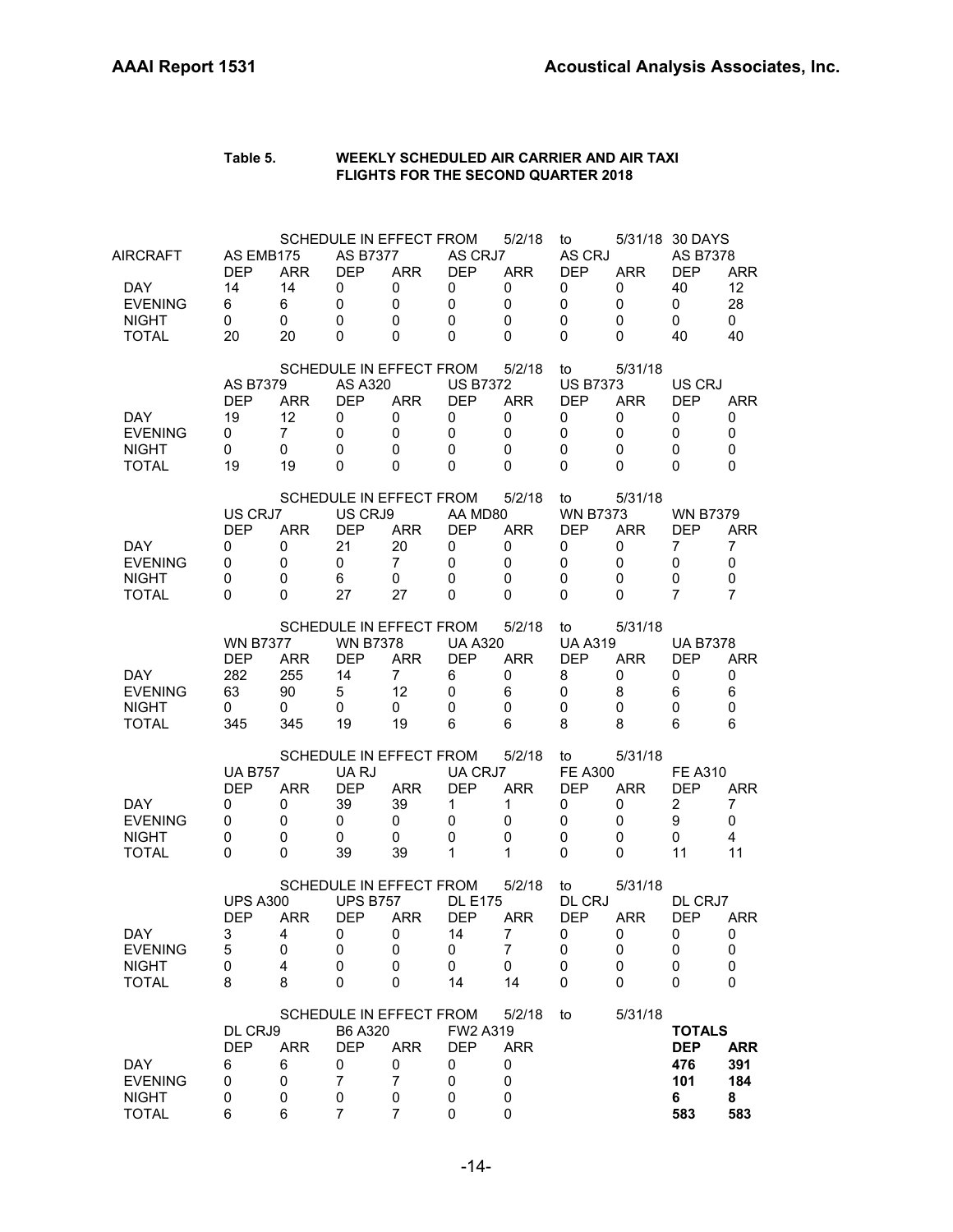| AIRCRAFT<br>DAY.<br><b>EVENING</b><br><b>NIGHT</b><br><b>TOTAL</b> | AS EMB175<br><b>DEP</b><br>14<br>6<br>0<br>20          | <b>ARR</b><br>14<br>6<br>0<br>20              | <b>AS B7377</b><br><b>DEP</b><br>0<br>0<br>0<br>0      | SCHEDULE IN EFFECT FROM<br><b>ARR</b><br>0<br>0<br>0<br>0                | AS CRJ7<br><b>DEP</b><br>0<br>0<br>$\Omega$<br>$\Omega$     | 6/1/18<br><b>ARR</b><br>0<br>$\mathbf 0$<br>$\Omega$<br>$\Omega$ | to<br>AS CRJ<br><b>DEP</b><br>0<br>$\mathbf 0$<br>0<br>0 | 6/2/18<br><b>ARR</b><br>0<br>0<br>0<br>0 | 2 DAYS<br>AS B7378<br><b>DEP</b><br>40<br>0<br>0<br>40         | <b>ARR</b><br>12<br>28<br>$\mathbf 0$<br>40 |
|--------------------------------------------------------------------|--------------------------------------------------------|-----------------------------------------------|--------------------------------------------------------|--------------------------------------------------------------------------|-------------------------------------------------------------|------------------------------------------------------------------|----------------------------------------------------------|------------------------------------------|----------------------------------------------------------------|---------------------------------------------|
| <b>DAY</b><br><b>EVENING</b><br><b>NIGHT</b><br><b>TOTAL</b>       | <b>AS B7379</b><br><b>DFP</b><br>19<br>0<br>0<br>19    | <b>ARR</b><br>12<br>$\overline{7}$<br>0<br>19 | <b>AS A320</b><br><b>DEP</b><br>0<br>0<br>0<br>0       | SCHEDULE IN EFFECT FROM<br><b>ARR</b><br>0<br>0<br>0<br>0                | <b>US B7372</b><br><b>DEP</b><br>0<br>0<br>0<br>$\Omega$    | 6/1/18<br><b>ARR</b><br>0<br>0<br>0<br>$\Omega$                  | to<br><b>US B7373</b><br><b>DFP</b><br>0<br>0<br>0<br>0  | 6/2/18<br><b>ARR</b><br>0<br>0<br>0<br>0 | US CRJ<br><b>DEP</b><br>0<br>0<br>0<br>0                       | ARR<br>0<br>0<br>0<br>0                     |
| DAY.<br><b>EVENING</b><br><b>NIGHT</b><br><b>TOTAL</b>             | US CRJ7<br><b>DEP</b><br>0<br>0<br>0<br>0              | <b>ARR</b><br>0<br>0<br>0<br>0                | US CRJ9<br><b>DEP</b><br>21<br>0<br>6<br>27            | SCHEDULE IN EFFECT FROM<br><b>ARR</b><br>20<br>$\overline{7}$<br>0<br>27 | AA MD80<br><b>DEP</b><br>0<br>0<br>$\mathbf{0}$<br>$\Omega$ | 6/1/18<br><b>ARR</b><br>0<br>0<br>0<br>$\Omega$                  | to<br><b>WN B7373</b><br><b>DEP</b><br>0<br>0<br>0<br>0  | 6/2/18<br><b>ARR</b><br>0<br>0<br>0<br>0 | <b>WN B7379</b><br><b>DEP</b><br>$\overline{7}$<br>0<br>0<br>7 | <b>ARR</b><br>7<br>0<br>0<br>$\overline{7}$ |
| DAY.<br><b>EVENING</b><br><b>NIGHT</b><br><b>TOTAL</b>             | <b>WN B7377</b><br><b>DEP</b><br>282<br>63<br>0<br>345 | <b>ARR</b><br>255<br>90<br>0<br>345           | <b>WN B7378</b><br><b>DEP</b><br>14<br>5<br>0<br>19    | SCHEDULE IN EFFECT FROM<br><b>ARR</b><br>$\overline{7}$<br>12<br>0<br>19 | <b>UA A320</b><br><b>DEP</b><br>6<br>0<br>0<br>6            | 6/1/18<br><b>ARR</b><br>0<br>6<br>0<br>6                         | to<br><b>UA A319</b><br><b>DEP</b><br>8<br>0<br>0<br>8   | 6/2/18<br><b>ARR</b><br>0<br>8<br>0<br>8 | <b>UA B7378</b><br><b>DEP</b><br>0<br>6<br>0<br>6              | <b>ARR</b><br>0<br>6<br>0<br>6              |
| DAY.<br><b>EVENING</b><br><b>NIGHT</b><br><b>TOTAL</b>             | <b>UA B757</b><br><b>DEP</b><br>0<br>0<br>0<br>0       | <b>ARR</b><br>0<br>0<br>0<br>0                | UA RJ<br><b>DEP</b><br>39<br>0<br>0<br>39              | SCHEDULE IN EFFECT FROM<br><b>ARR</b><br>39<br>0<br>0<br>39              | UA CRJ7<br><b>DEP</b><br>1<br>0<br>0<br>1                   | 6/1/18<br><b>ARR</b><br>1<br>0<br>0<br>$\mathbf{1}$              | to<br><b>FE A300</b><br><b>DEP</b><br>0<br>0<br>0<br>0   | 6/2/18<br><b>ARR</b><br>0<br>0<br>0<br>0 | <b>FE A310</b><br><b>DEP</b><br>2<br>9<br>0<br>11              | <b>ARR</b><br>7<br>0<br>4<br>11             |
| DAY<br><b>EVENING</b><br><b>NIGHT</b><br><b>TOTAL</b>              | <b>UPS A300</b><br><b>DEP</b><br>3<br>5<br>0<br>8      | <b>ARR</b><br>4<br>0<br>4<br>8                | <b>UPS B757</b><br><b>DEP</b><br>U<br>0<br>0<br>0      | SCHEDULE IN EFFECT FROM<br><b>ARR</b><br>U<br>0<br>0<br>0                | <b>DL E175</b><br><b>DEP</b><br>14<br>0<br>0<br>14          | 6/1/18<br><b>ARR</b><br>$\prime$<br>7<br>0<br>14                 | to<br>DL CRJ<br><b>DEP</b><br>U<br>0<br>0<br>0           | 6/2/18<br><b>ARR</b><br>U<br>0<br>0<br>0 | DL CRJ7<br><b>DEP</b><br>U<br>0<br>0<br>0                      | <b>ARR</b><br>U<br>0<br>0<br>0              |
| <b>DAY</b><br><b>EVENING</b><br><b>NIGHT</b><br><b>TOTAL</b>       | DL CRJ9<br><b>DEP</b><br>6<br>0<br>0<br>6              | <b>ARR</b><br>6<br>0<br>0<br>6                | B6 A320<br><b>DEP</b><br>0<br>$\overline{7}$<br>0<br>7 | SCHEDULE IN EFFECT FROM<br><b>ARR</b><br>0<br>7<br>0<br>$\overline{7}$   | FW2 A319<br><b>DEP</b><br>0<br>0<br>0<br>0                  | 6/1/18<br><b>ARR</b><br>0<br>0<br>0<br>$\mathbf 0$               | to                                                       | 6/2/18                                   | <b>TOTALS</b><br><b>DEP</b><br>476<br>101<br>6<br>583          | <b>ARR</b><br>391<br>184<br>8<br>583        |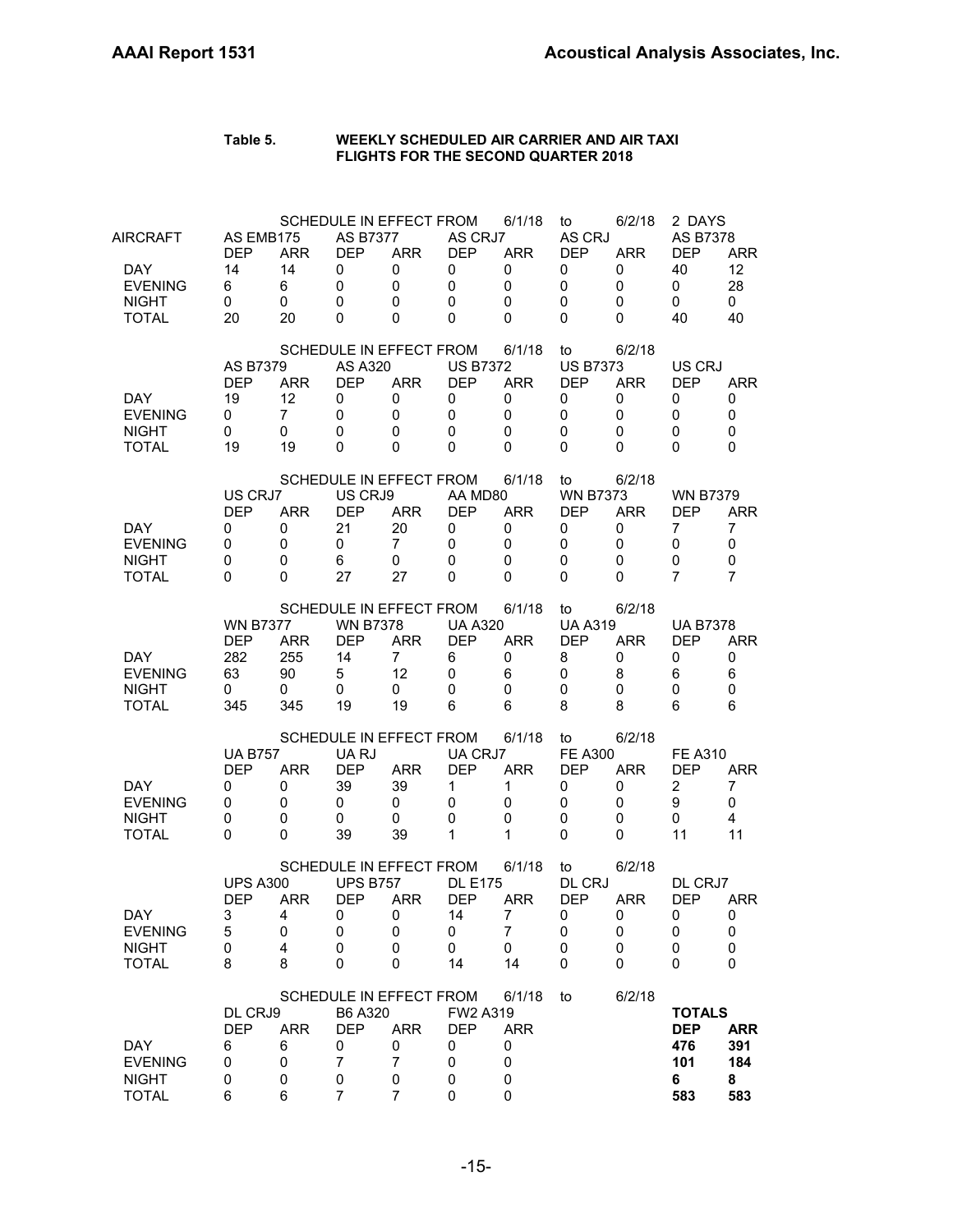| AIRCRAFT<br>DAY.<br><b>EVENING</b><br><b>NIGHT</b>           | AS EMB175<br><b>DEP</b><br>26<br>6<br>0                | <b>ARR</b><br>26<br>6<br>0                    | <b>AS B7377</b><br><b>DEP</b><br>0<br>$\overline{2}$<br>0 | SCHEDULE IN EFFECT FROM<br><b>ARR</b><br>0<br>$\overline{2}$<br>0                   | AS CRJ7<br><b>DEP</b><br>0<br>0<br>0                        | 6/3/18<br><b>ARR</b><br>0<br>0<br>0                       | to<br>AS CRJ<br><b>DEP</b><br>0<br>$\mathbf 0$<br>0                      | 6/6/18<br><b>ARR</b><br>0<br>0<br>0      | 4 DAYS<br><b>AS B7378</b><br><b>DEP</b><br>6<br>0<br>0         | <b>ARR</b><br>$\mathbf{1}$<br>5<br>0        |
|--------------------------------------------------------------|--------------------------------------------------------|-----------------------------------------------|-----------------------------------------------------------|-------------------------------------------------------------------------------------|-------------------------------------------------------------|-----------------------------------------------------------|--------------------------------------------------------------------------|------------------------------------------|----------------------------------------------------------------|---------------------------------------------|
| <b>TOTAL</b>                                                 | 32                                                     | 32                                            | $\overline{2}$                                            | $\overline{2}$                                                                      | $\Omega$                                                    | $\Omega$                                                  | 0                                                                        | 0                                        | 6                                                              | 6                                           |
| <b>DAY</b><br><b>EVENING</b><br><b>NIGHT</b><br><b>TOTAL</b> | AS B7379<br><b>DEP</b><br>19<br>0<br>0<br>19           | <b>ARR</b><br>12<br>$\overline{7}$<br>0<br>19 | AS A320<br><b>DEP</b><br>0<br>0<br>0<br>0                 | SCHEDULE IN EFFECT FROM<br><b>ARR</b><br>0<br>0<br>0<br>0                           | <b>US B7372</b><br><b>DEP</b><br>0<br>0<br>0<br>$\Omega$    | 6/3/18<br><b>ARR</b><br>0<br>$\mathbf 0$<br>0<br>$\Omega$ | to<br><b>US B7373</b><br><b>DEP</b><br>0<br>0<br>$\mathbf 0$<br>$\Omega$ | 6/6/18<br><b>ARR</b><br>0<br>0<br>0<br>0 | US CRJ<br><b>DEP</b><br>0<br>0<br>0<br>0                       | <b>ARR</b><br>0<br>0<br>0<br>$\Omega$       |
| DAY.<br><b>EVENING</b><br><b>NIGHT</b><br><b>TOTAL</b>       | US CRJ7<br><b>DEP</b><br>0<br>0<br>0<br>$\Omega$       | <b>ARR</b><br>0<br>0<br>$\mathbf 0$<br>0      | US CRJ9<br><b>DEP</b><br>21<br>0<br>6<br>27               | SCHEDULE IN EFFECT FROM<br><b>ARR</b><br>20<br>$\overline{7}$<br>0<br>27            | AA MD80<br><b>DEP</b><br>0<br>0<br>0<br>$\Omega$            | 6/3/18<br><b>ARR</b><br>0<br>$\mathbf 0$<br>0<br>0        | to<br><b>WN B7373</b><br><b>DEP</b><br>0<br>0<br>0<br>0                  | 6/6/18<br><b>ARR</b><br>0<br>0<br>0<br>0 | <b>WN B7379</b><br><b>DEP</b><br>7<br>0<br>0<br>7              | <b>ARR</b><br>$\overline{7}$<br>0<br>0<br>7 |
| <b>DAY</b><br><b>EVENING</b><br><b>NIGHT</b><br><b>TOTAL</b> | <b>WN B7377</b><br><b>DEP</b><br>282<br>63<br>0<br>345 | <b>ARR</b><br>255<br>90<br>0<br>345           | <b>WN B7378</b><br><b>DEP</b><br>14<br>5<br>0<br>19       | SCHEDULE IN EFFECT FROM<br><b>ARR</b><br>$\overline{7}$<br>12<br>0<br>19            | <b>UA A320</b><br><b>DEP</b><br>6<br>0<br>$\mathbf{0}$<br>6 | 6/3/18<br><b>ARR</b><br>0<br>6<br>$\mathbf 0$<br>6        | to<br><b>UA A319</b><br><b>DEP</b><br>8<br>0<br>0<br>8                   | 6/6/18<br><b>ARR</b><br>0<br>8<br>0<br>8 | <b>UA B7378</b><br><b>DEP</b><br>0<br>6<br>0<br>6              | <b>ARR</b><br>0<br>6<br>0<br>6              |
| DAY.<br><b>EVENING</b><br><b>NIGHT</b><br><b>TOTAL</b>       | <b>UA B757</b><br><b>DEP</b><br>0<br>0<br>0<br>0       | <b>ARR</b><br>0<br>0<br>0<br>0                | UA RJ<br><b>DEP</b><br>39<br>0<br>0<br>39                 | SCHEDULE IN EFFECT FROM<br><b>ARR</b><br>39<br>0<br>0<br>39                         | UA CRJ7<br><b>DEP</b><br>1<br>0<br>0<br>1                   | 6/3/18<br><b>ARR</b><br>1<br>0<br>0<br>$\mathbf 1$        | to<br><b>FE A300</b><br><b>DEP</b><br>0<br>0<br>0<br>0                   | 6/6/18<br><b>ARR</b><br>0<br>0<br>0<br>0 | <b>FE A310</b><br><b>DEP</b><br>$\overline{2}$<br>9<br>0<br>11 | <b>ARR</b><br>7<br>0<br>4<br>11             |
| DAY<br><b>EVENING</b><br><b>NIGHT</b><br><b>TOTAL</b>        | <b>UPS A300</b><br><b>DEP</b><br>3<br>5<br>0<br>8      | <b>ARR</b><br>4<br>0<br>4<br>8                | <b>UPS B757</b><br><b>DEP</b><br>0<br>$\pmb{0}$<br>0<br>0 | SCHEDULE IN EFFECT FROM<br><b>ARR</b><br>0<br>0<br>0<br>0                           | <b>DL E175</b><br><b>DEP</b><br>20<br>0<br>0<br>20          | 6/3/18<br><b>ARR</b><br>13<br>7<br>0<br>20                | to<br>DL CRJ<br><b>DEP</b><br>0<br>0<br>0<br>0                           | 6/6/18<br><b>ARR</b><br>0<br>0<br>0<br>0 | DL CRJ7<br><b>DEP</b><br>0<br>0<br>0<br>0                      | <b>ARR</b><br>0<br>0<br>0<br>0              |
| <b>DAY</b><br><b>EVENING</b><br><b>NIGHT</b><br><b>TOTAL</b> | DL CRJ9<br><b>DEP</b><br>0<br>0<br>0<br>0              | <b>ARR</b><br>0<br>0<br>0<br>0                | B6 A320<br><b>DEP</b><br>0<br>7<br>0<br>7                 | SCHEDULE IN EFFECT FROM<br><b>ARR</b><br>0<br>$\overline{7}$<br>0<br>$\overline{7}$ | FW2 A319<br><b>DEP</b><br>0<br>0<br>0<br>0                  | 6/3/18<br><b>ARR</b><br>0<br>0<br>0<br>0                  | to                                                                       | 6/6/18                                   | <b>TOTALS</b><br><b>DEP</b><br>454<br>103<br>6<br>563          | <b>ARR</b><br>392<br>163<br>8<br>563        |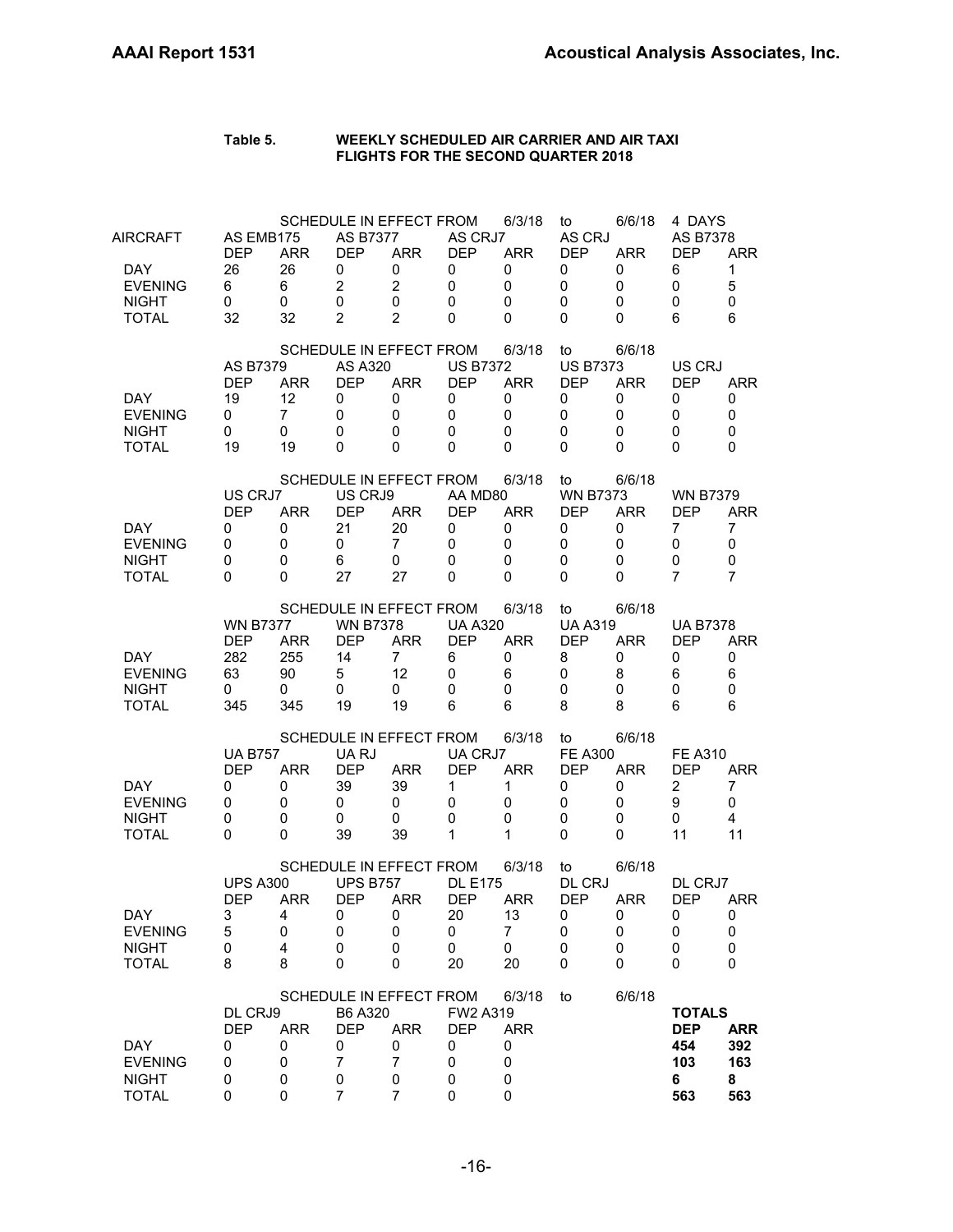| AIRCRAFT<br>DAY.<br><b>EVENING</b><br><b>NIGHT</b><br><b>TOTAL</b> | AS EMB175<br><b>DEP</b><br>26<br>6<br>0<br>32          | <b>ARR</b><br>26<br>6<br>0<br>32              | <b>AS B7377</b><br><b>DEP</b><br>0<br>$\overline{2}$<br>0<br>$\overline{2}$ | SCHEDULE IN EFFECT FROM<br><b>ARR</b><br>0<br>$\overline{2}$<br>0<br>$\overline{2}$ | AS CRJ7<br><b>DEP</b><br>0<br>0<br>0<br>$\Omega$            | 6/7/18<br><b>ARR</b><br>0<br>0<br>0<br>$\Omega$           | to<br>AS CRJ<br><b>DEP</b><br>0<br>0<br>0<br>0                 | 6/7/18<br><b>ARR</b><br>0<br>0<br>0<br>0 | 1 DAYS<br><b>AS B7378</b><br><b>DEP</b><br>6<br>0<br>0<br>6    | <b>ARR</b><br>$\mathbf{1}$<br>5<br>0<br>6   |
|--------------------------------------------------------------------|--------------------------------------------------------|-----------------------------------------------|-----------------------------------------------------------------------------|-------------------------------------------------------------------------------------|-------------------------------------------------------------|-----------------------------------------------------------|----------------------------------------------------------------|------------------------------------------|----------------------------------------------------------------|---------------------------------------------|
| <b>DAY</b><br><b>EVENING</b><br><b>NIGHT</b><br><b>TOTAL</b>       | AS B7379<br><b>DEP</b><br>19<br>0<br>0<br>19           | <b>ARR</b><br>12<br>$\overline{7}$<br>0<br>19 | AS A320<br><b>DEP</b><br>0<br>0<br>0<br>0                                   | SCHEDULE IN EFFECT FROM<br><b>ARR</b><br>0<br>0<br>0<br>0                           | <b>US B7372</b><br><b>DEP</b><br>0<br>0<br>0<br>$\Omega$    | 6/7/18<br><b>ARR</b><br>0<br>$\mathbf 0$<br>0<br>$\Omega$ | to<br><b>US B7373</b><br><b>DEP</b><br>0<br>0<br>0<br>$\Omega$ | 6/7/18<br><b>ARR</b><br>0<br>0<br>0<br>0 | US CRJ<br><b>DEP</b><br>0<br>0<br>0<br>0                       | <b>ARR</b><br>0<br>0<br>0<br>$\Omega$       |
| DAY.<br><b>EVENING</b><br><b>NIGHT</b><br><b>TOTAL</b>             | US CRJ7<br><b>DEP</b><br>0<br>0<br>0<br>$\Omega$       | <b>ARR</b><br>0<br>0<br>$\mathbf 0$<br>0      | US CRJ9<br><b>DEP</b><br>21<br>0<br>6<br>27                                 | SCHEDULE IN EFFECT FROM<br><b>ARR</b><br>20<br>$\overline{7}$<br>0<br>27            | AA MD80<br><b>DEP</b><br>0<br>0<br>0<br>$\Omega$            | 6/7/18<br><b>ARR</b><br>0<br>$\mathbf 0$<br>0<br>0        | to<br><b>WN B7373</b><br><b>DEP</b><br>0<br>0<br>0<br>0        | 6/7/18<br><b>ARR</b><br>0<br>0<br>0<br>0 | <b>WN B7379</b><br><b>DEP</b><br>7<br>0<br>0<br>7              | <b>ARR</b><br>$\overline{7}$<br>0<br>0<br>7 |
| <b>DAY</b><br><b>EVENING</b><br><b>NIGHT</b><br><b>TOTAL</b>       | <b>WN B7377</b><br><b>DFP</b><br>294<br>67<br>0<br>361 | <b>ARR</b><br>270<br>91<br>0<br>361           | <b>WN B7378</b><br><b>DEP</b><br>9<br>0<br>0<br>9                           | SCHEDULE IN EFFECT FROM<br><b>ARR</b><br>$\overline{2}$<br>$\overline{7}$<br>0<br>9 | <b>UA A320</b><br><b>DEP</b><br>6<br>0<br>$\mathbf{0}$<br>6 | 6/7/18<br><b>ARR</b><br>0<br>6<br>$\mathbf 0$<br>6        | to<br><b>UA A319</b><br><b>DEP</b><br>8<br>0<br>0<br>8         | 6/7/18<br><b>ARR</b><br>0<br>8<br>0<br>8 | <b>UA B7378</b><br>DEP<br>0<br>6<br>0<br>6                     | <b>ARR</b><br>0<br>6<br>0<br>6              |
| DAY.<br><b>EVENING</b><br><b>NIGHT</b><br><b>TOTAL</b>             | <b>UA B757</b><br><b>DEP</b><br>0<br>0<br>0<br>0       | <b>ARR</b><br>0<br>0<br>0<br>0                | UA RJ<br><b>DEP</b><br>39<br>0<br>0<br>39                                   | SCHEDULE IN EFFECT FROM<br><b>ARR</b><br>39<br>0<br>0<br>39                         | UA CRJ7<br><b>DEP</b><br>1<br>0<br>0<br>1                   | 6/7/18<br><b>ARR</b><br>1<br>0<br>0<br>$\mathbf 1$        | to<br><b>FE A300</b><br><b>DEP</b><br>0<br>0<br>0<br>0         | 6/7/18<br><b>ARR</b><br>0<br>0<br>0<br>0 | <b>FE A310</b><br><b>DEP</b><br>$\overline{2}$<br>9<br>0<br>11 | <b>ARR</b><br>7<br>0<br>4<br>11             |
| DAY<br><b>EVENING</b><br><b>NIGHT</b><br><b>TOTAL</b>              | <b>UPS A300</b><br><b>DEP</b><br>3<br>5<br>0<br>8      | <b>ARR</b><br>4<br>0<br>4<br>8                | <b>UPS B757</b><br><b>DEP</b><br>0<br>0<br>0<br>0                           | SCHEDULE IN EFFECT FROM<br><b>ARR</b><br>0<br>0<br>0<br>0                           | <b>DL E175</b><br><b>DEP</b><br>20<br>0<br>0<br>20          | 6/7/18<br><b>ARR</b><br>13<br>7<br>0<br>20                | to<br>DL CRJ<br><b>DEP</b><br>0<br>0<br>0<br>0                 | 6/7/18<br><b>ARR</b><br>0<br>0<br>0<br>0 | DL CRJ7<br><b>DEP</b><br>0<br>0<br>0<br>0                      | <b>ARR</b><br>0<br>0<br>0<br>0              |
| <b>DAY</b><br><b>EVENING</b><br><b>NIGHT</b><br><b>TOTAL</b>       | DL CRJ9<br><b>DEP</b><br>0<br>0<br>0<br>0              | <b>ARR</b><br>0<br>0<br>0<br>0                | B6 A320<br><b>DEP</b><br>0<br>7<br>0<br>7                                   | SCHEDULE IN EFFECT FROM<br><b>ARR</b><br>0<br>$\overline{7}$<br>0<br>$\overline{7}$ | FW2 A319<br><b>DEP</b><br>0<br>0<br>0<br>$\mathbf 0$        | 6/7/18<br><b>ARR</b><br>0<br>0<br>0<br>0                  | to                                                             | 6/7/18                                   | <b>TOTALS</b><br><b>DEP</b><br>461<br>102<br>6<br>569          | <b>ARR</b><br>402<br>159<br>8<br>569        |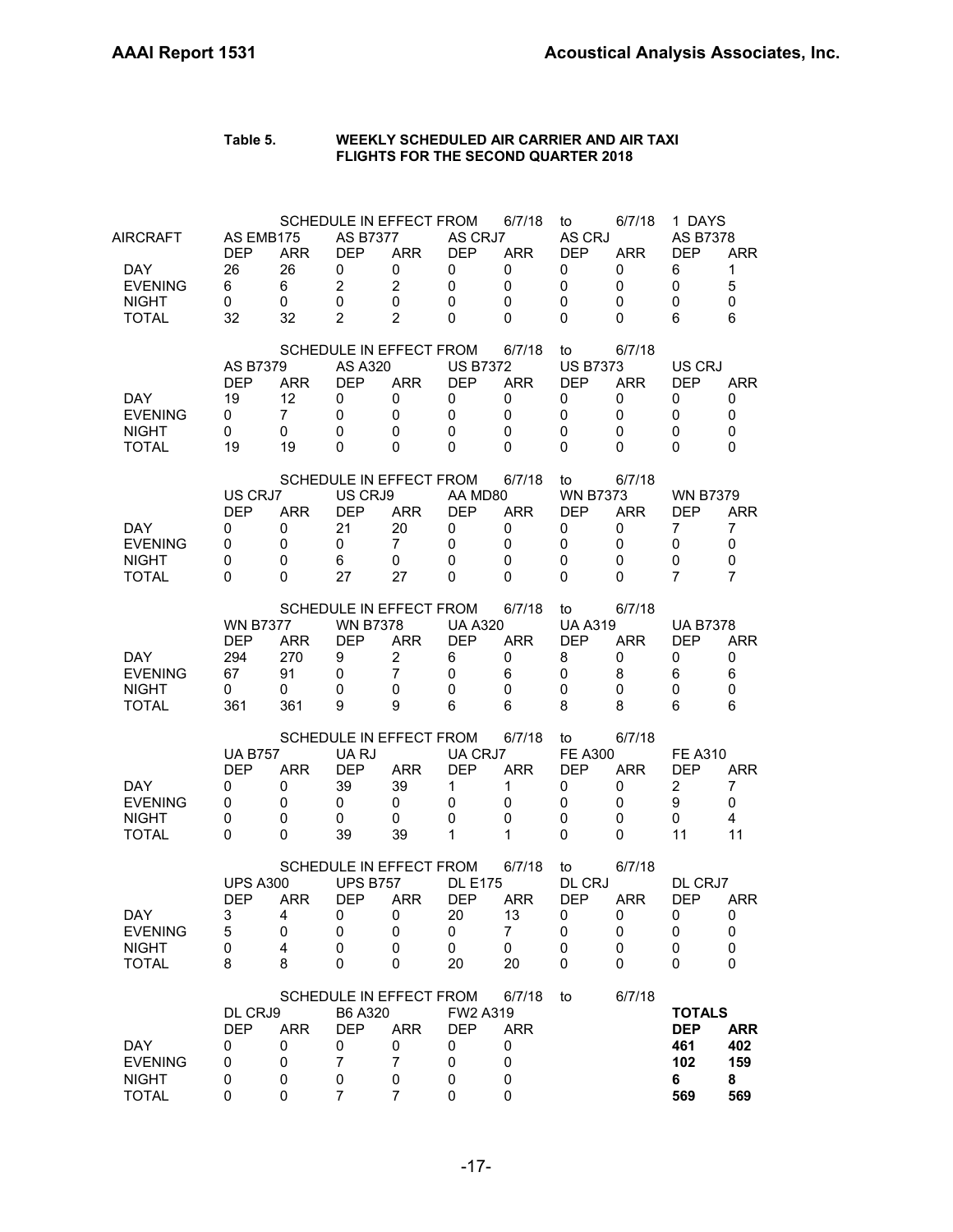| <b>DAY</b><br><b>EVENING</b><br><b>NIGHT</b><br><b>TOTAL</b>       | DL CRJ9<br><b>DEP</b><br>0<br>0<br>0<br>0              | <b>ARR</b><br>0<br>0<br>0<br>0                | B6 A320<br><b>DEP</b><br>0<br>7<br>0<br>7                                             | SCHEDULE IN EFFECT FROM<br><b>ARR</b><br>0<br>$\overline{7}$<br>0<br>7              | FW2 A319<br><b>DEP</b><br>0<br>0<br>0<br>0                      | 6/8/18<br><b>ARR</b><br>0<br>0<br>0<br>0                  | to                                                      | 6/30/18                                   | <b>TOTALS</b><br><b>DEP</b><br>445<br>103<br>6<br>554          | <b>ARR</b><br>388<br>158<br>8<br>554         |
|--------------------------------------------------------------------|--------------------------------------------------------|-----------------------------------------------|---------------------------------------------------------------------------------------|-------------------------------------------------------------------------------------|-----------------------------------------------------------------|-----------------------------------------------------------|---------------------------------------------------------|-------------------------------------------|----------------------------------------------------------------|----------------------------------------------|
| DAY<br><b>EVENING</b><br><b>NIGHT</b><br><b>TOTAL</b>              | <b>UPS A300</b><br><b>DEP</b><br>3<br>5<br>0<br>8      | ARR<br>4<br>0<br>4<br>8                       | <b>UPS B757</b><br><b>DEP</b><br>0<br>0<br>0<br>0                                     | SCHEDULE IN EFFECT FROM<br><b>ARR</b><br>0<br>0<br>0<br>0                           | <b>DL E175</b><br><b>DEP</b><br>20<br>0<br>0<br>20              | 6/8/18<br><b>ARR</b><br>13<br>7<br>0<br>20                | to<br>DL CRJ<br><b>DEP</b><br>O<br>0<br>0<br>0          | 6/30/18<br><b>ARR</b><br>0<br>0<br>0<br>0 | DL CRJ7<br><b>DEP</b><br>0<br>0<br>0<br>0                      | <b>ARR</b><br>0<br>0<br>0<br>0               |
| DAY.<br><b>EVENING</b><br><b>NIGHT</b><br><b>TOTAL</b>             | <b>UA B757</b><br><b>DEP</b><br>0<br>0<br>0<br>0       | <b>ARR</b><br>0<br>0<br>0<br>0                | UA RJ<br><b>DEP</b><br>18<br>1.<br>0<br>19                                            | SCHEDULE IN EFFECT FROM<br><b>ARR</b><br>19<br>0<br>0<br>19                         | UA CRJ7<br><b>DEP</b><br>0<br>0<br>0<br>0                       | 6/8/18<br><b>ARR</b><br>0<br>0<br>0<br>0                  | to<br><b>FE A300</b><br><b>DEP</b><br>0<br>0<br>0<br>0  | 6/30/18<br><b>ARR</b><br>0<br>0<br>0<br>0 | <b>FE A310</b><br><b>DEP</b><br>$\overline{c}$<br>9<br>0<br>11 | <b>ARR</b><br>7<br>0<br>$\overline{4}$<br>11 |
| DAY.<br><b>EVENING</b><br><b>NIGHT</b><br><b>TOTAL</b>             | <b>WN B7377</b><br><b>DEP</b><br>294<br>67<br>0<br>361 | <b>ARR</b><br>270<br>91<br>0<br>361           | <b>WN B7378</b><br><b>DEP</b><br>9<br>0<br>0<br>9                                     | SCHEDULE IN EFFECT FROM<br><b>ARR</b><br>$\overline{c}$<br>$\overline{7}$<br>0<br>9 | <b>UA A320</b><br><b>DEP</b><br>0<br>0<br>$\mathbf 0$<br>0      | 6/8/18<br>ARR<br>0<br>0<br>0<br>0                         | to<br><b>UA A319</b><br><b>DEP</b><br>0<br>0<br>0<br>0  | 6/30/18<br><b>ARR</b><br>0<br>0<br>0<br>0 | <b>UA B7378</b><br>DEP<br>6<br>6<br>0<br>12                    | <b>ARR</b><br>0<br>12<br>0<br>12             |
| <b>DAY</b><br><b>EVENING</b><br><b>NIGHT</b><br><b>TOTAL</b>       | US CRJ7<br><b>DEP</b><br>0<br>0<br>0<br>0              | <b>ARR</b><br>0<br>0<br>0<br>0                | US CRJ9<br><b>DEP</b><br>21<br>0<br>6<br>27                                           | SCHEDULE IN EFFECT FROM<br><b>ARR</b><br>20<br>$\overline{7}$<br>0<br>27            | AA MD80<br><b>DEP</b><br>0<br>0<br>$\Omega$<br>0                | 6/8/18<br><b>ARR</b><br>0<br>0<br>0<br>0                  | to<br><b>WN B7373</b><br><b>DEP</b><br>0<br>0<br>0<br>0 | 6/30/18<br><b>ARR</b><br>0<br>0<br>0<br>0 | <b>WN B7379</b><br>DEP<br>21<br>0<br>0<br>21                   | <b>ARR</b><br>14<br>7<br>0<br>21             |
| <b>DAY</b><br><b>EVENING</b><br><b>NIGHT</b><br><b>TOTAL</b>       | AS B7379<br><b>DEP</b><br>19<br>0<br>0<br>19           | <b>ARR</b><br>12<br>$\overline{7}$<br>0<br>19 | <b>AS A320</b><br><b>DEP</b><br>0<br>0<br>0<br>0                                      | SCHEDULE IN EFFECT FROM<br><b>ARR</b><br>0<br>0<br>0<br>0                           | <b>US B7372</b><br><b>DEP</b><br>0<br>$\Omega$<br>0<br>$\Omega$ | 6/8/18<br><b>ARR</b><br>0<br>$\mathbf 0$<br>$\Omega$<br>0 | to<br><b>US B7373</b><br><b>DEP</b><br>0<br>0<br>0<br>0 | 6/30/18<br><b>ARR</b><br>0<br>0<br>0<br>0 | US CRJ<br><b>DEP</b><br>0<br>0<br>0<br>0                       | <b>ARR</b><br>0<br>0<br>0<br>0               |
| AIRCRAFT<br>DAY.<br><b>EVENING</b><br><b>NIGHT</b><br><b>TOTAL</b> | AS EMB175<br><b>DEP</b><br>26<br>6<br>0<br>32          | <b>ARR</b><br>26<br>6<br>0<br>32              | <b>AS B7377</b><br><b>DEP</b><br>0<br>$\overline{c}$<br>$\mathbf 0$<br>$\overline{2}$ | SCHEDULE IN EFFECT FROM<br><b>ARR</b><br>0<br>$\overline{2}$<br>0<br>$\mathcal{P}$  | AS CRJ7<br><b>DEP</b><br>0<br>0<br>0<br>$\Omega$                | 6/8/18<br><b>ARR</b><br>0<br>0<br>$\mathbf 0$<br>$\Omega$ | to<br>AS CRJ<br><b>DEP</b><br>0<br>0<br>0<br>0          | <b>ARR</b><br>0<br>0<br>0<br>0            | 6/30/18 23 DAYS<br>AS B7378<br><b>DEP</b><br>6<br>0<br>0<br>6  | <b>ARR</b><br>1<br>5<br>$\mathbf 0$<br>6     |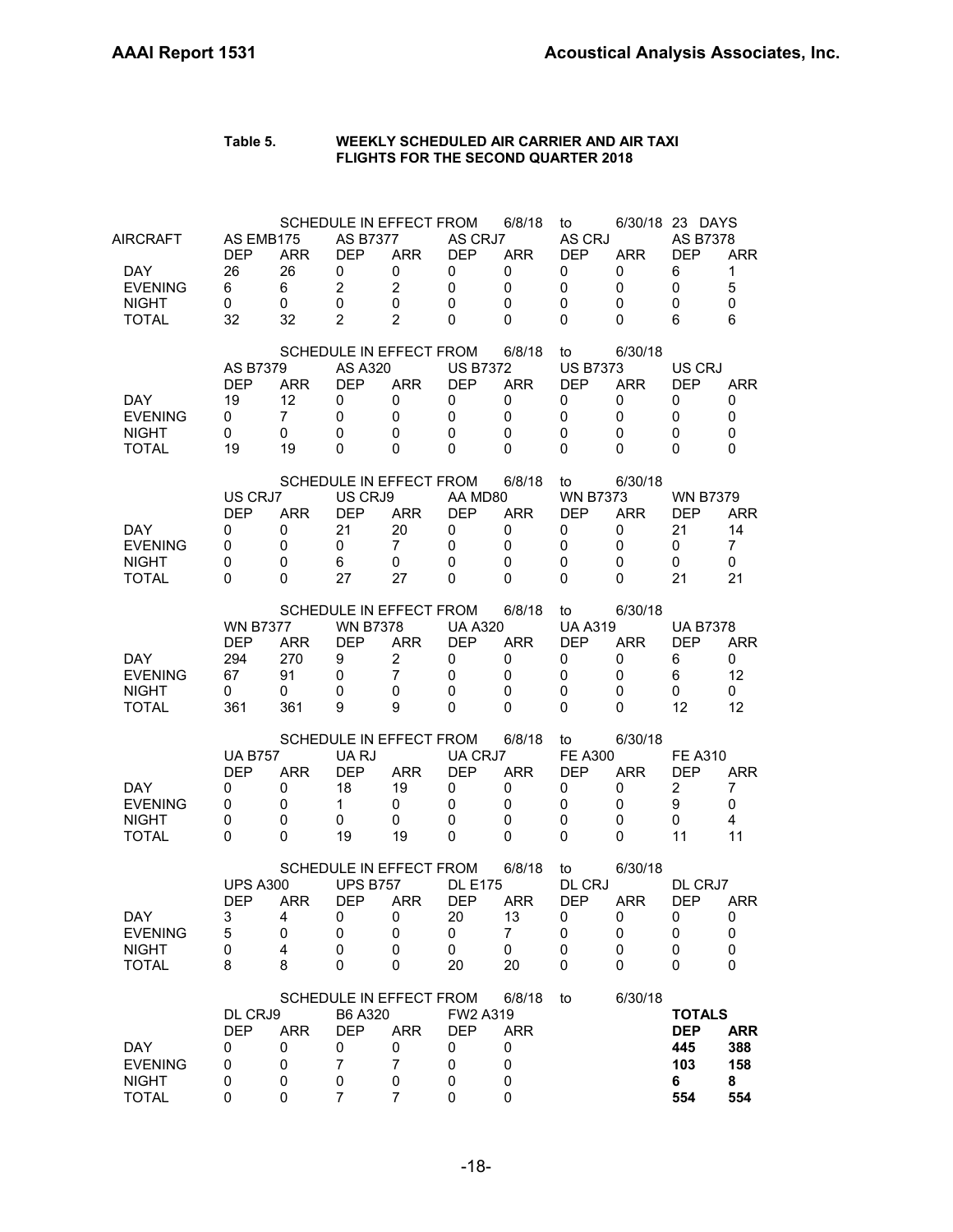### **TABLE 5. (CONTINUED)**

#### SECOND QUARTER 2018

#### PERIOD TOTALS FOR AIR CARRIERS AND AIR TAXIS

#### AIR CARRIERS

|              | DEP  | ARR  |
|--------------|------|------|
| DAY          | 5487 | 4493 |
| <b>FVF</b>   | 1001 | 1969 |
| <b>NIGHT</b> | 78   | 104  |
| TOTAL        | 6566 | 6566 |

#### AIR TAXIS

|              | DEP  | ARR  |
|--------------|------|------|
| DAY          | 730  | 730  |
| EVF.         | 313  | 313  |
| NIGHT        | 0    | 0    |
| <b>TOTAL</b> | 1043 | 1043 |

#### AIR CARRIERS AND AIR TAXIS

|              | DEP  | ARR  |
|--------------|------|------|
| DAY          | 6217 | 5223 |
| <b>EVF</b>   | 1314 | 2282 |
| <b>NIGHT</b> | 78   | 104  |
| <b>TOTAL</b> | 7609 | 7609 |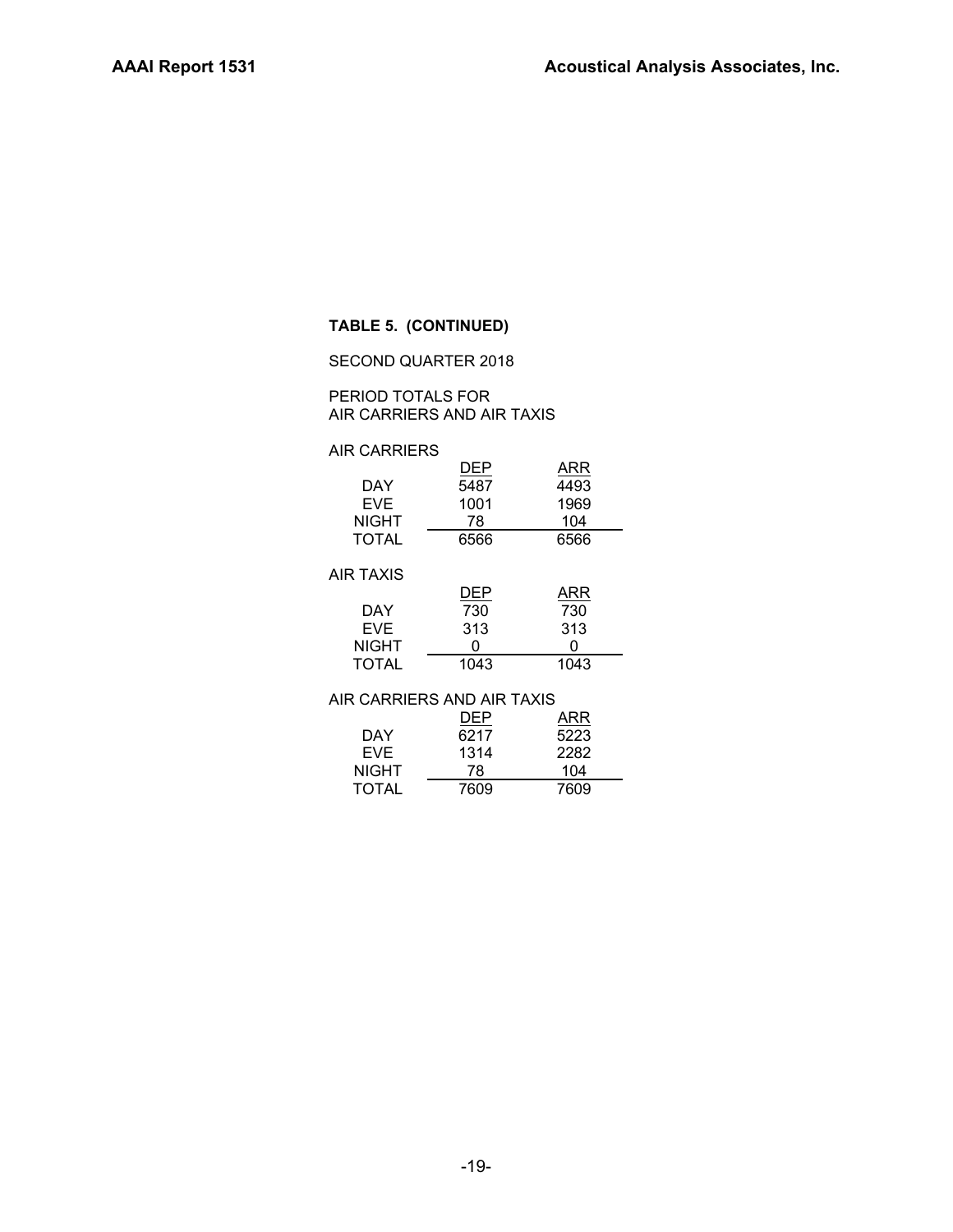## **VI. INCOMPATIBLE LAND USE**

The contours shown in Figures 1 and 2 were digitized and overlaid on a digital land use map of the area around the Airport. The total areas enclosed by the 65 and 70 dB CNEL contours were 584.4 and 235.5 acres, respectively. The areas of incompatible land uses enclosed by the contours were then computed. The incompatible land use areas were 8.61 acres within the 65 dB contour of which 0.37 acres were also within the 70 dB contour.

It should be noted that the above incompatible land areas do not include the soundproofed schools in the vicinity of the Airport (the Luther Burbank Middle School, St. Patrick and Glenwood Schools). The above incompatible land use areas also do not include those residences to which the Airport has acquired avigation easements. Within the 65 dB contour, the Airport has acquired avigation easements, through its ongoing residential sound insulation program, to 240 parcels of land. Those 240 parcels total 36.59 acres. One of the 240 parcels is also located within the 70 dB contour. Within the 65 dB contour, the Airport has also acquired avigation easements, under the Court of Appeal decision in Baker v. Burbank-Glendale-Pasadena Airport Authority, 220 Cal. App. 3d 1602 (1990), to 60 parcels of land. For 48 of the 60 parcels, the Authority has acquired avigation easements both through Baker and through its ongoing sound insulation program. Those 48 parcels are included in the total number of sound insulation program avigation easements set forth above. The 7 remaining Baker easement parcels total 0.89 acres.

It should be noted that the Airport Authority has made repeated attempts over the past several years to acoustically treat and obtain avigation easements at 57 single family residential parcels, totaling approximately 8.08 acres of the incompatible land use area within the 65 dB contour. Owners of these parcels have either refused to respond to notices regarding the sound insulation program, have withdrawn from the program, or own properties with major building code deficiencies that prevent them from participating.

The estimated numbers of incompatible residences are 73 within the 65 dB contour, of which 2 are also within the 70 dB contour. The estimated numbers of people residing within the 65 and 70 dB CNEL contours are 197 and 5, respectively.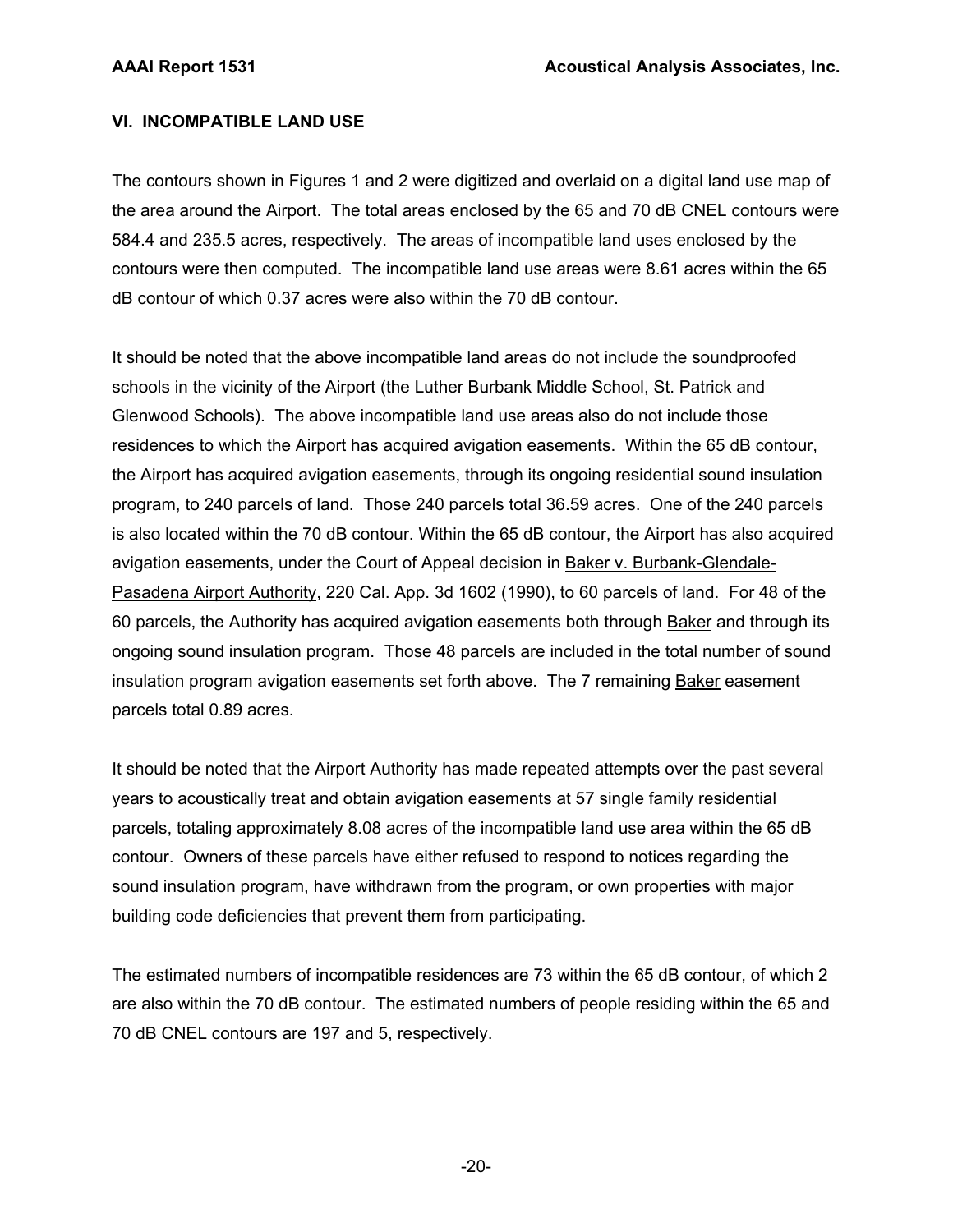## **REFERENCES**

- 1. California Department of Transportation, Division of Aeronautics, "Noise Standards", California Code of Regulations, Title 21, Chapter 2.5, Subchapter 6.
- 2. L-30488, Department of Transportation, State of California, 27 June 1984.
- 3. "Quarterly Noise Monitoring at Hollywood Burbank Airport, Third Quarter 2017", AAAI Report 1514.
- 4. "Quarterly Noise Monitoring at Hollywood Burbank Airport, Fourth Quarter 2017", AAAI Report 1515.
- 5. "Quarterly Noise Monitoring at Hollywood Burbank Airport, First Quarter 2018", AAAI Report 1530.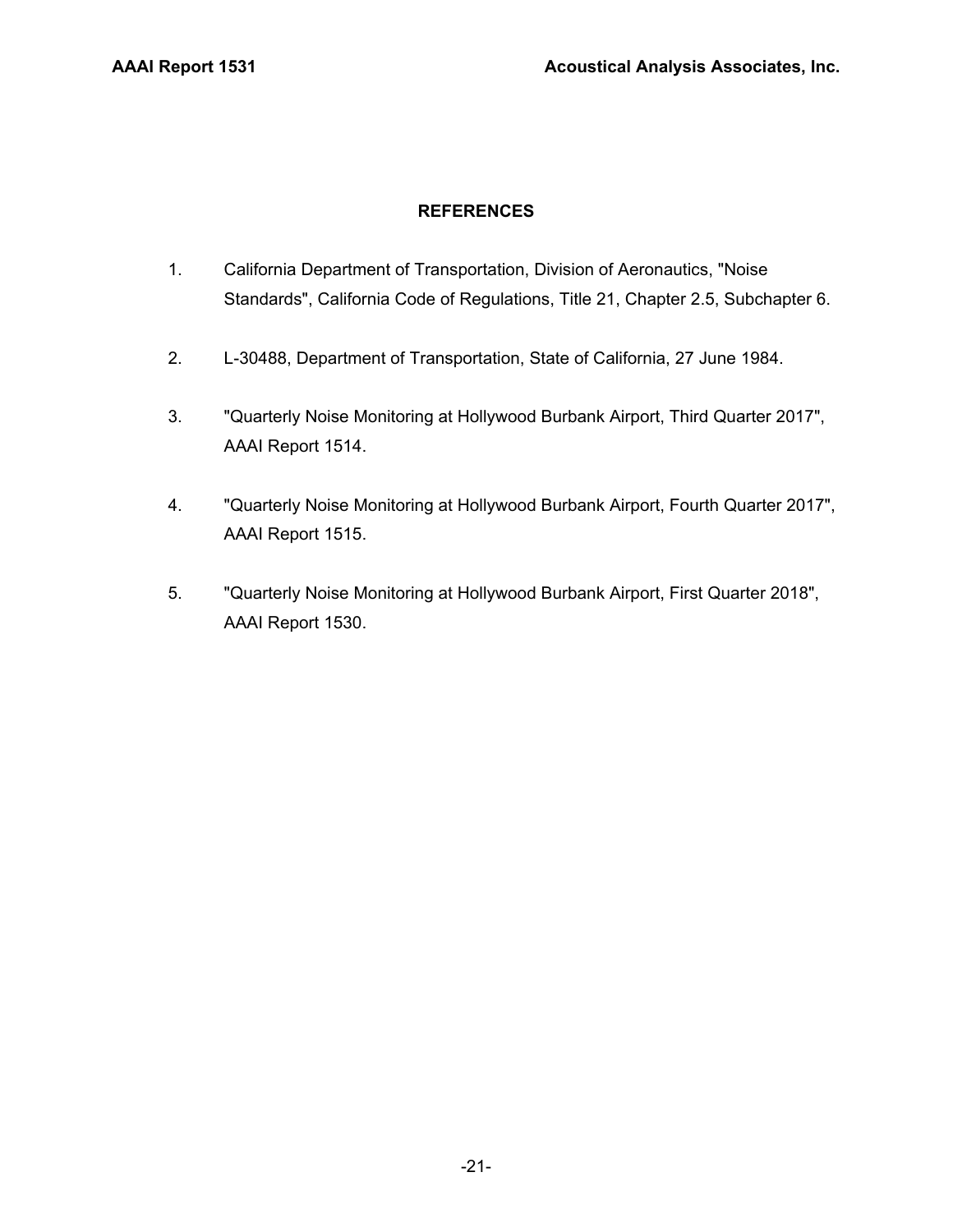**APPENDIX A NOISE MONITOR INSTRUMENTATION**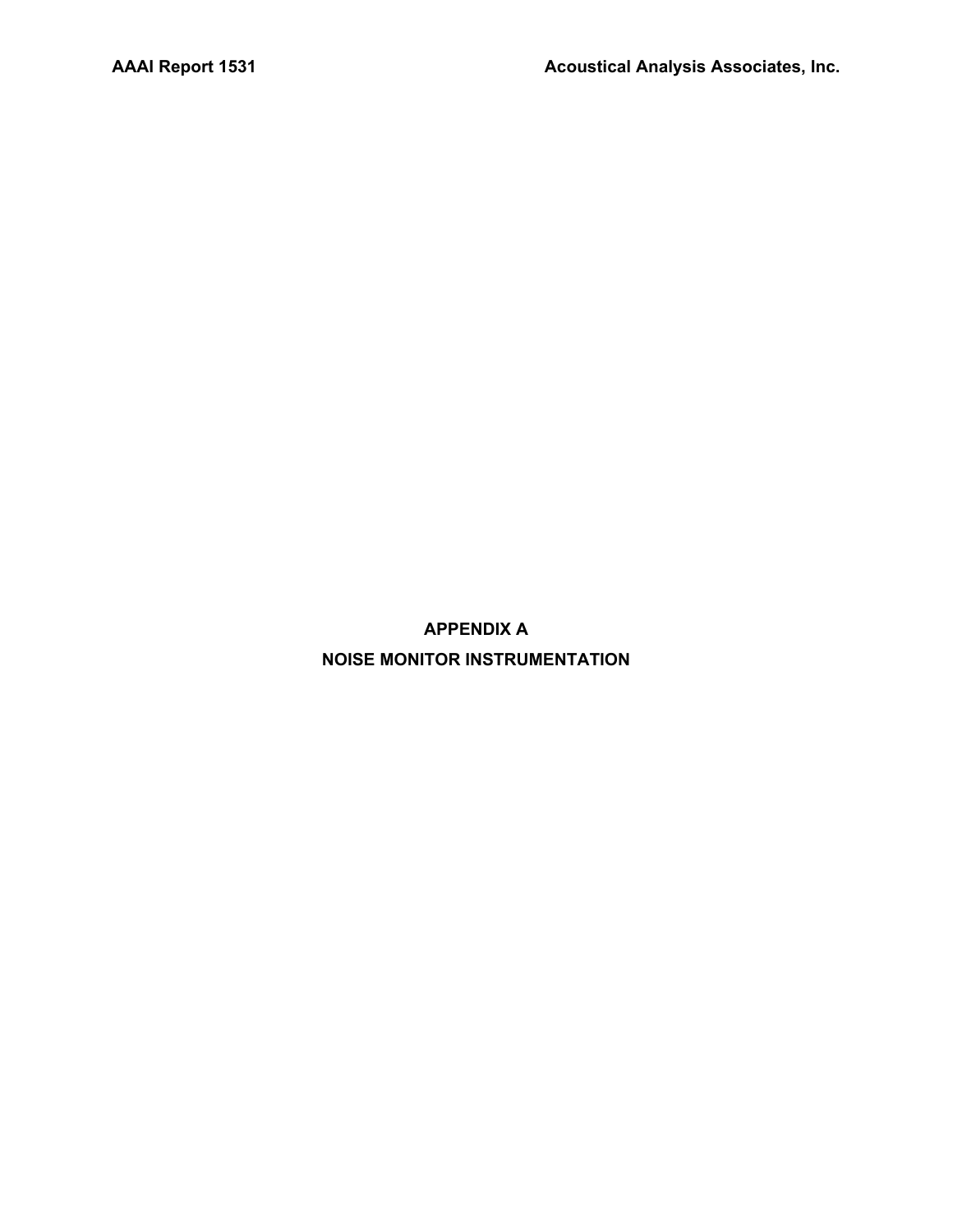## **APPENDIX A NOISE MONITOR INSTRUMENTATION**

The permanent noise monitor system, manufactured by Bruel & Kjaer, consists of 20 noise monitoring terminals (NMT) connected to a central site by DSL or wireless connections. The system block diagram showing the major elements is shown in Figure A-1. The electrical signal generated by the microphone/preamplifier assembly at each site is processed and saved locally in the B & K sound level meter. The signal is passed through an A-weighting filter and is then detected and converted to a digital level signal in decibels with a resolution of 0.1 dB.

The stored sound level data at each site is dumped once every 24-hour period via wireless or DSL connection to the central site. The data received by the central site are processed by the ANOMS computer software. According to preset parameters, the noise is separated into two categories--aircraft noise and community noise. Each event attributed to an aircraft is saved in a noise event file. Computations are made of hourly noise level, community noise equivalent level, runway use, and other parameters. A wide variety of data presentations is available by exercising a number of routines provided by B & K, as well as special-purpose routines that can be generated by the user.

The locations of the remote sites (shown in Figure 3) are listed by latitude and longitude in Table A-1.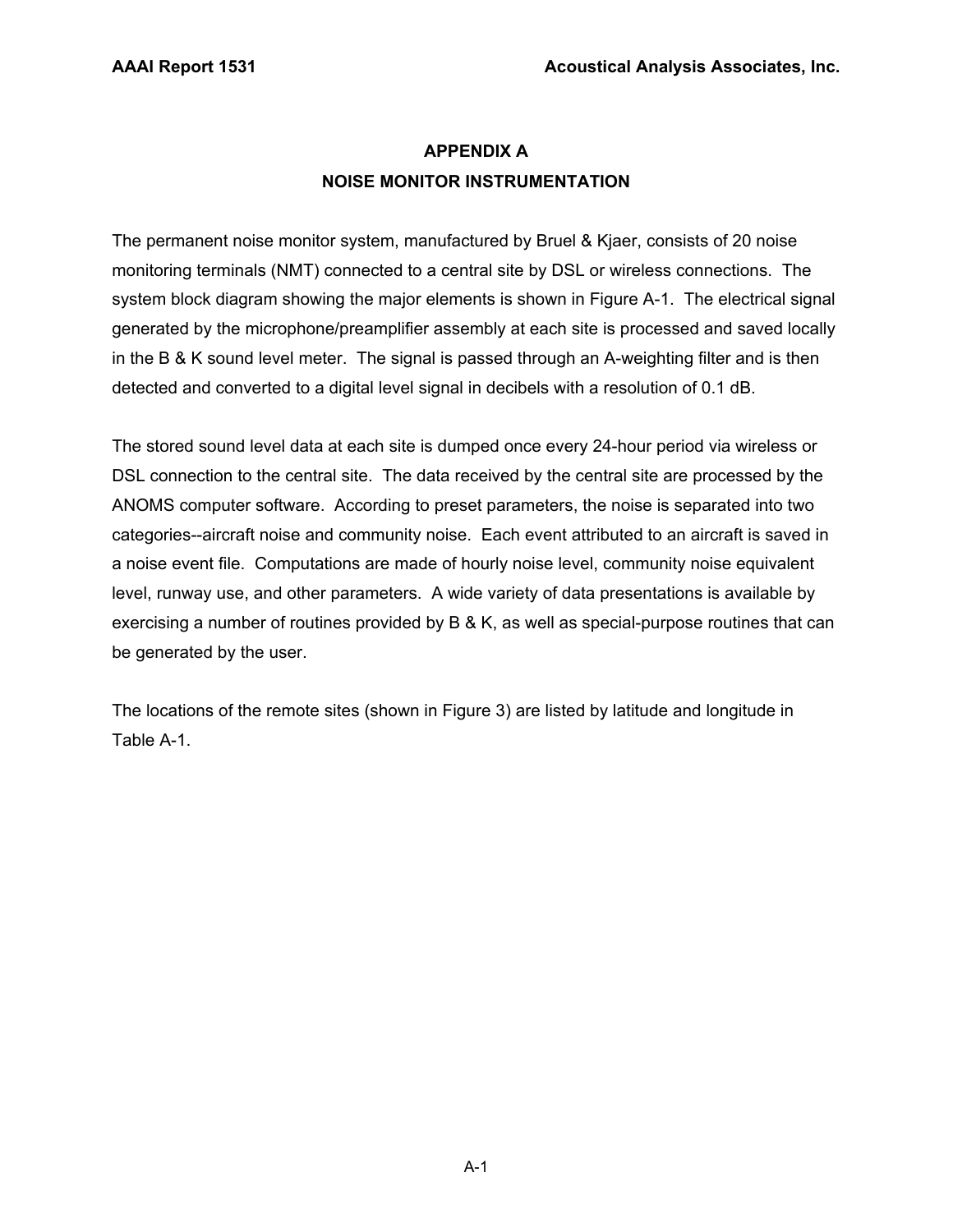

**Figure A-1. Permanent Noise Monitor System Schematic**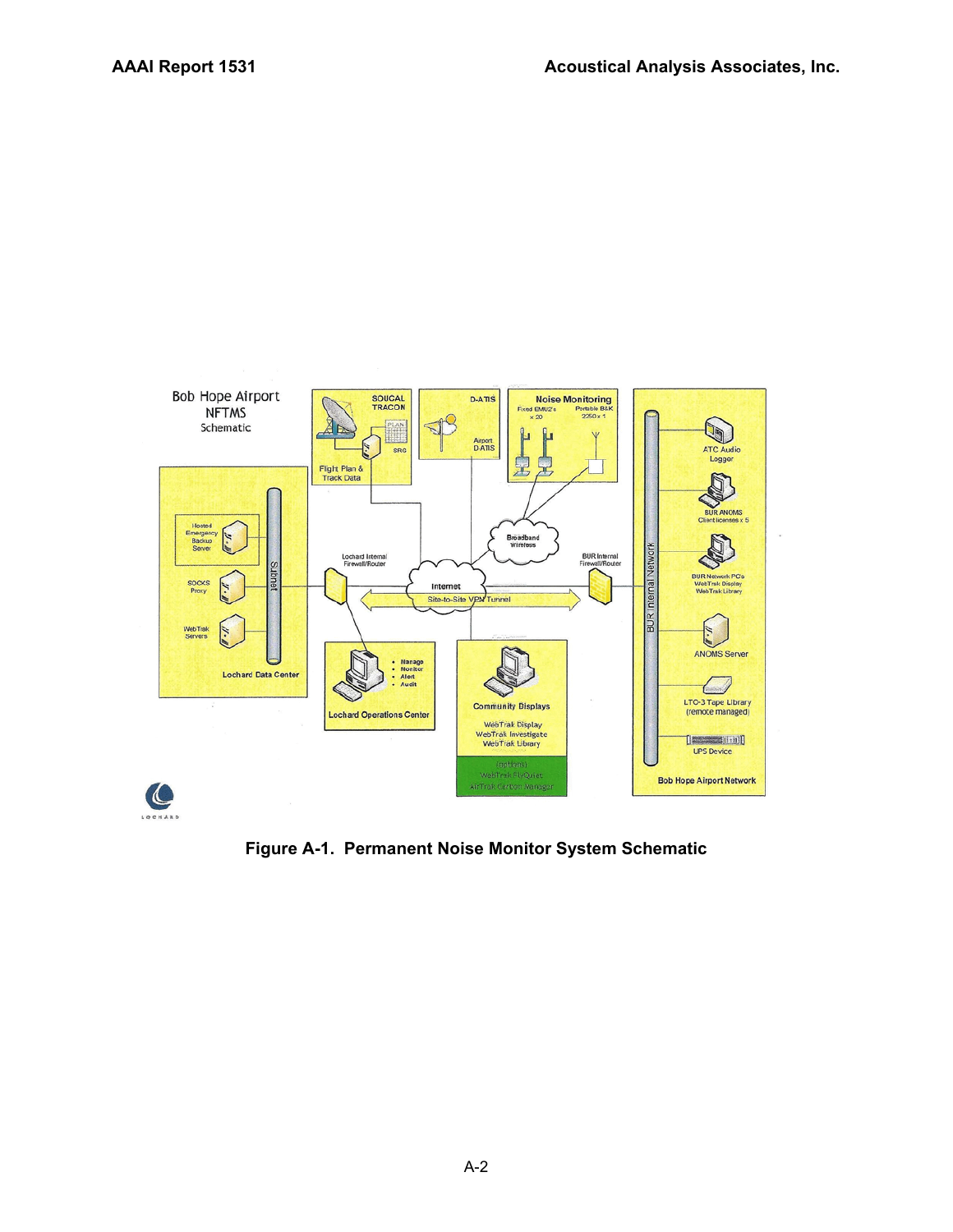## TABLE A-1 NOISE MONITOR SITE LOCATIONS

| NMT | Latitude  | Longitude   |
|-----|-----------|-------------|
| 1   | 34.188424 | -118.358983 |
| 2   | 34.184296 | -118.347330 |
| 3   | 34.175731 | -118.354197 |
| 4   | 34.212022 | -118.364391 |
| 5   | 34.215261 | -118.357381 |
| 6   | 34.220705 | -118.365214 |
| 7   | 34.224979 | -118.363989 |
| 9   | 34.198871 | -118.398889 |
| 10  | 34.195336 | -118.342392 |
| 11  | 34.197321 | -118.340376 |
| 12  | 34.190175 | -118.365404 |
| 13  | 34.181303 | -118.345270 |
| 14  | 34.178786 | -118.347134 |
| 15  | 34.173922 | -118.363157 |
| 16  | 34.181185 | -118.350949 |
| 18  | 34.196899 | -118.389014 |
| 19  | 34.181277 | -118.357866 |
| 20  | 34.188378 | -118.351878 |
| 21  | 34.186700 | -118.354939 |
| 22  | 34.217035 | -118.361725 |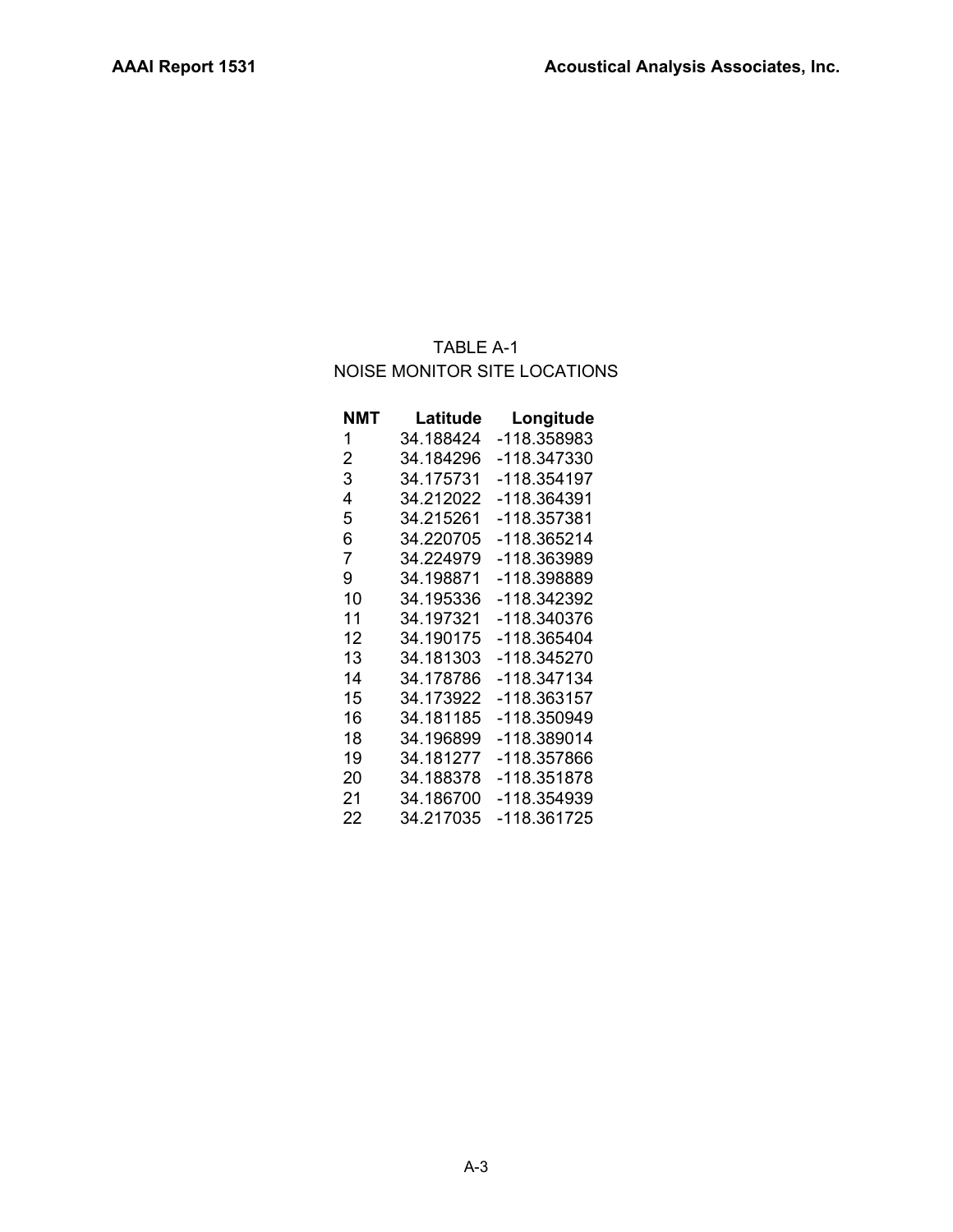**APPENDIX B CALIBRATION**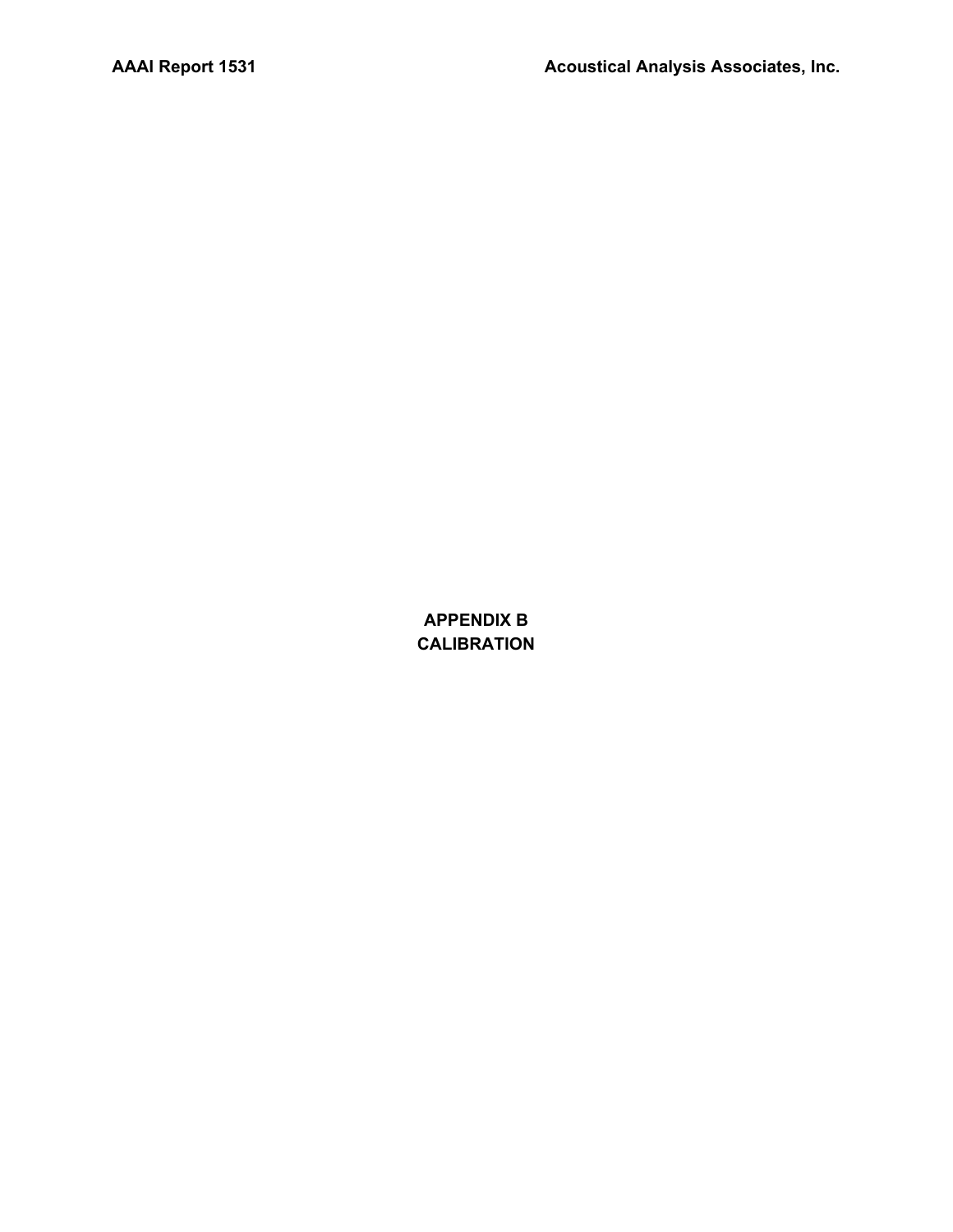## **APPENDIX B CALIBRATION**

The system was calibrated during setup using a Bruel and Kjaer acoustic calibrator. Acoustic calibrations are performed annually. Electrical calibrations are performed automatically four times per 24-hour day. Figure B-1 shows the calibration summary for January 2013 and Figure B-2 shows the detailed electrical calibration report for Noise Monitor Site 1.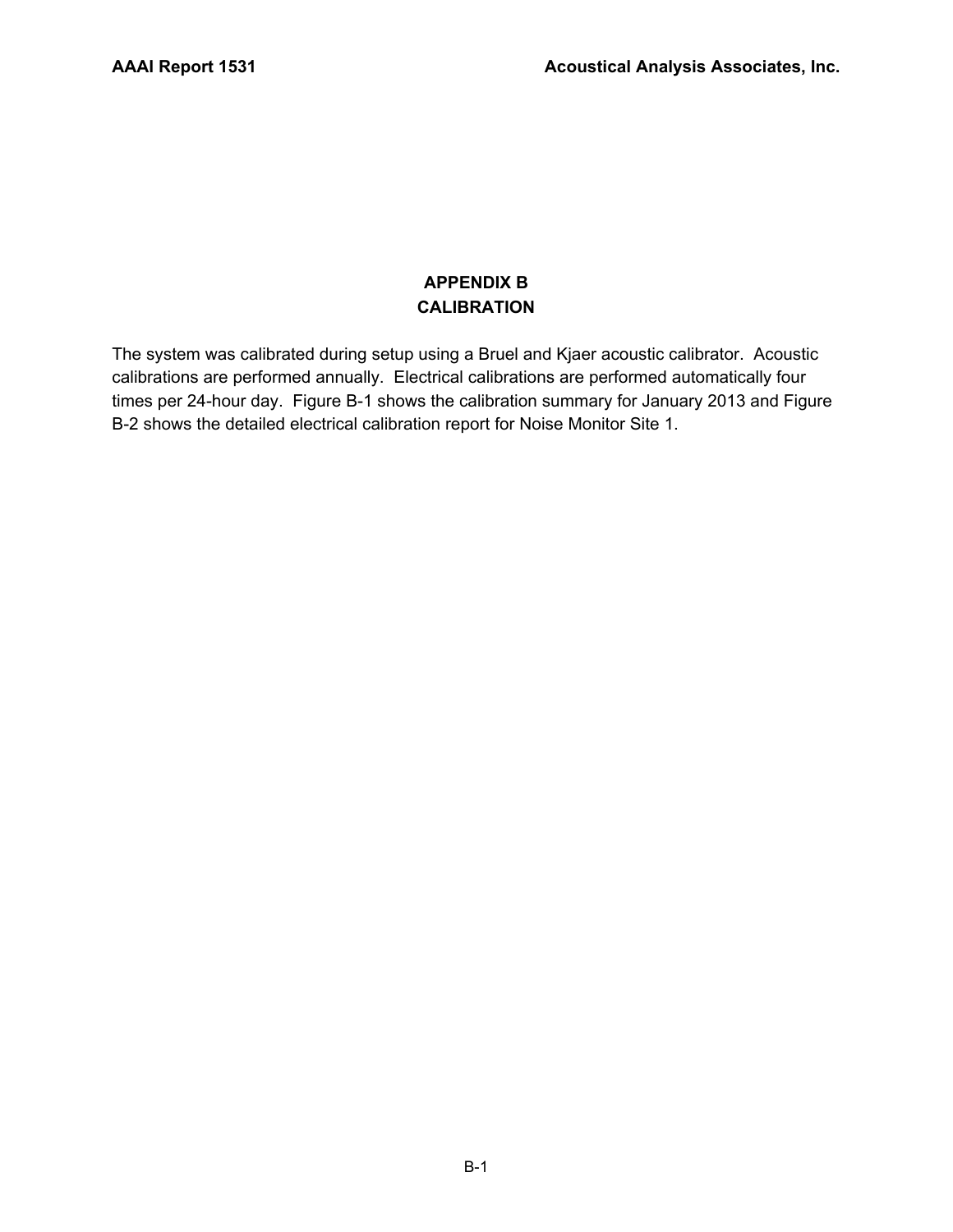SERIE - PASADENA AIRING

**ED JUNE 2** 

# **Devices Report**

**RMT Calibration Results Bob Hope Airport** Start Date: 04-Jan-2013 End Date: 31-Jan-2013

Monitor Location: 1 - 1, (Fixed)

Seven Day Period Commencing: Friday January 04, 2013

Calibrated with Sound Calibrator : Never

Number of Calibrations: 27

Average adjustment for this RMT over this period: 0.10 dB

| <b>Date Time</b>      | <b>Expected Result</b> | Value Measured | <b>Calibration Error</b> |
|-----------------------|------------------------|----------------|--------------------------|
| 04-Jan-2013 0:00      | 87.1                   | 87.2           | 0.1                      |
| 04-Jan-2013 6:00      | 87.1                   | 87.2           | 0.1                      |
| 04-Jan-2013 12:00     | 87.1                   | 87.2           | 0.1                      |
| 04-Jan-2013 18:00     | 87.1                   | 87.2           | 0.1                      |
| 05-Jan-2013 0:00      | 87.1                   | 87.2           | 0.1                      |
| 05-Jan-2013 6:00      | 87.1                   | 87.2           | 0.1                      |
| 05-Jan-2013 12:00     | 87.1                   | 87.2           | 0.1                      |
| 05-Jan-2013 18:00     | 87.1                   | 87.2           | 0.1                      |
| 06-Jan-2013 0:00      | 87.1                   | 87.2           | 0.1                      |
| 06-Jan-2013 6:00      | 87.1                   | 87.2           | 0.1                      |
| 06-Jan-2013 12:00     | 87.1                   | 87.2           | 0.1                      |
| 06-Jan-2013 18:00     | 87.1                   | 87.2           | 0.1                      |
| 07-Jan-2013 0:00      | 87.1                   | 87.2           | 0.1                      |
| 07-Jan-2013 6:00      | 87.1                   | 87.2           | 0.1                      |
| 07-Jan-2013 12:00     | 87.1                   | 87.2           | 0.1                      |
| 07-Jan-2013 18:00     | 87.1                   | 87.2           | 0.1                      |
| 08-Jan-2013 0:00      | 87.1                   | 87.2           | 0.1                      |
| 08-Jan-2013 6:00      | 87.1                   | 87.2           | 0.1                      |
| 08-Jan-2013 12:00     | 87.1                   | 87.3           | 0.2                      |
| 08-Jan-2013 18:00     | 87.1                   | 87.2           | 0.1                      |
| 09-Jan-2013 0:00      | 87.1                   | 87.2           | 0.1                      |
| 09-Jan-2013 6:00      | 87.1                   | 87.2           | 0.1                      |
| 09-Jan-2013 12:00     | 87.1                   | 87.2           | 0.1                      |
| 09-Jan-2013 18:00     | 87.1                   | 87.2           | 0.1                      |
| 10-Jan-2013 0:00      | 87.1                   | 87.2           | 0.1                      |
| 10-Jan-2013 6:00      | 87.1                   | 87.2           | 0.1                      |
| $10-1an-2013$ $12:00$ | 87.1                   | 87.2           | 0.1                      |

15-May-2013

Page 1 of 8